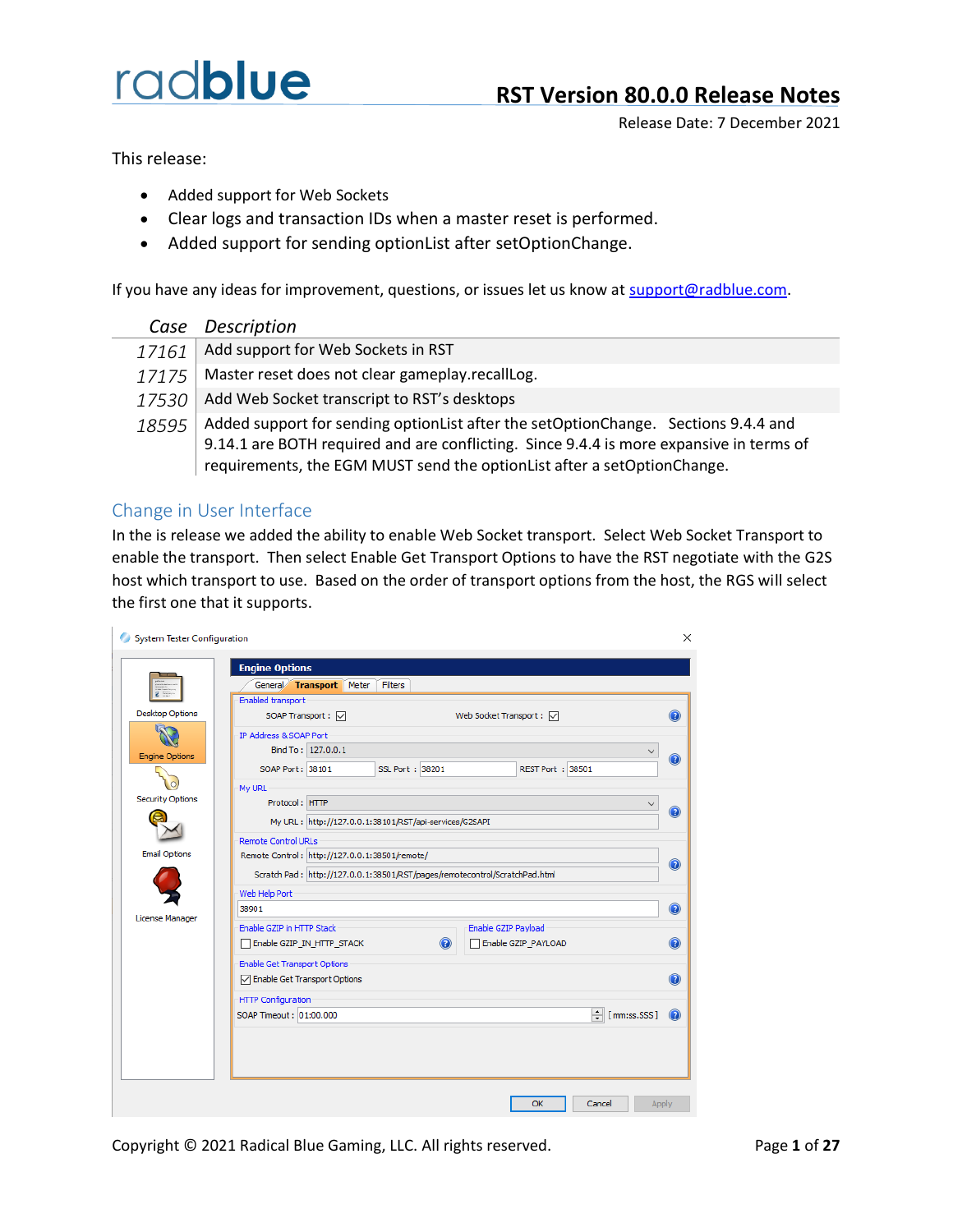Additionally, we added a transcript panel that is specific to Web Sockets.

| File * Tools * Help *                                   |                         |                  |         |                                                                        |                  |                         | <b>System Tester</b>              |                 |
|---------------------------------------------------------|-------------------------|------------------|---------|------------------------------------------------------------------------|------------------|-------------------------|-----------------------------------|-----------------|
| SmartEGM Transcript Watchables DebugLog                 |                         | TesterToolkit    |         |                                                                        |                  |                         |                                   |                 |
| <b>WebSocket Transcript</b>                             |                         |                  |         |                                                                        |                  |                         |                                   | $\sqrt{2}$<br>ā |
| Search Content<br><all egms=""> <math>\vee</math></all> |                         |                  |         | Clear Display $\mathsf{X}$ Clear DB $\mathsf{X}$ Clear File Transcript |                  |                         |                                   | Realtime Update |
| Q-                                                      |                         |                  |         |                                                                        |                  |                         |                                   |                 |
| <b>Date Received</b>                                    | <sup>1</sup> Message ID | <b>Client ID</b> | Host ID | <b>Session Type</b>                                                    | <b>Direction</b> | <b>Content Encoding</b> | Summary                           | Comment         |
| 2021-12-06T09:17:04.580-0800                            | 238                     | <b>RBG 1234</b>  | host-1  | Server to Client                                                       | Inbound          | EXT                     | communications.keepAliveAck       |                 |
| 2021-12-06T09:17:04.564-0800                            | 227                     | RBG 1234         | host-1  | <b>Client to Server</b>                                                | Outbound         | EXT                     | communications.keepAlive          |                 |
| 2021-12-06T09:16:33.586-0800                            | 237                     | RBG 1234         | host-1  | Server to Client                                                       | Inbound          | EXT                     | communications.keepAliveAck       |                 |
| 2021-12-06T09:16:33.555-0800                            | 226                     | RBG 1234         | host-1  | <b>Client to Server</b>                                                | Outbound         | EXI                     | communications.keepAlive          |                 |
| 2021-12-06T09:16:02.573-0800                            | 236                     | RBG_1234         | host-1  | Server to Client                                                       | Inbound          | EXT                     | communications, keepAliveAck      |                 |
| 2021-12-06T09:16:02.540-0800                            | 225                     | RBG 1234         | host-1  | <b>Client to Server</b>                                                | Outbound         | EXI                     | communications.keepAlive          |                 |
| 2021-12-06T09:15:32.208-0800                            | 235                     | RBG 1234         | host-1  | Server to Client                                                       | Inbound          | EXI                     | eventHandler.eventAck             |                 |
| 2021-12-06T09:15:32.193-0800                            | 224                     | RBG_1234         | host-1  | <b>Client to Server</b>                                                | Outbound         | EXT                     | eventReport: G2S EME301 - N       |                 |
| 2021-12-06T09:15:32.172-0800                            | 234                     | RBG_1234         | host-1  | Server to Client                                                       | Inbound          | EXI                     | employee.employeeKeyPair          |                 |
| 2021-12-06T09:15:32.104-0800                            | 223                     | RBG_1234         | host-1  | <b>Client to Server</b>                                                | Outbound         | EXT                     | employee.getEmployeeKeyPair       |                 |
| 2021-12-06T09:15:30.732-0800                            | 233                     | RBG 1234         | host-1  | Server to Client                                                       | Inbound          | EXI                     | eventHandler.eventAck             |                 |
| 2021-12-06T09:15:30.727-0800                            | 232                     | <b>RBG 1234</b>  | host-1  | Server to Client                                                       | Inbound          | EXT                     | eventHandler.eventAck             |                 |
| 2021-12-06T09:15:30.719-0800                            | 222                     | RBG 1234         | host-1  | <b>Client to Server</b>                                                | Outbound         | <b>EXI</b>              | eventReport: G2S_CME113 - S       |                 |
| 2021-12-06T09:15:30.713-0800                            | 221                     | RBG 1234         | host-1  | <b>Client to Server</b>                                                | Outbound         | <b>EXI</b>              | eventReport: G2S CME110 - J       |                 |
| 2021-12-06T09:15:30.709-0800                            | 220                     | RBG 1234         | host-1  | <b>Client to Server</b>                                                | Outbound         | EXI                     | communications.joinMcastAck       |                 |
| 2021-12-06T09:15:30.691-0800                            | 231                     | RBG_1234         | host-1  | Server to Client                                                       | Inbound          | EXI                     | communications.joinMcast          |                 |
| 2021-12-06T09:15:30.664-0800                            | 219                     | RBG_1234         | host-1  | <b>Client to Server</b>                                                | Outbound         | EXT                     | mystery.mysteryProfile            |                 |
| 2021-12-06T09:15:30.646-0800                            | 230                     | <b>RBG 1234</b>  | host-1  | Server to Client                                                       | Inbound          | EXI                     | mystery.getMysteryProfile         |                 |
| 2021-12-06T09:15:30.365-0800                            | 229                     | RBG 1234         | host-1  | Server to Client                                                       | Inbound          | EXI                     | eventHandler.eventAck             |                 |
| 2021-12-06T09:15:30.359-0800                            | 228                     | RBG 1234         | host-1  | Server to Client                                                       | Inbound          | EXT                     | eventHandler.eventAck             |                 |
| 2021-12-06T09:15:30.352-0800                            | 218                     | RBG 1234         | host-1  | <b>Client to Server</b>                                                | Outbound         | EXI                     | eventReport: G2S CME113 - S       |                 |
| 2021-12-06T09:15:30.347-0800                            | 217                     | RBG 1234         | host-1  | <b>Client to Server</b>                                                | Outbound         | EXT                     | eventReport: G2S CME110 - J       |                 |
| 2021-12-06T09:15:30.343-0800                            | 216                     | RBG 1234         | host-1  | Client to Server                                                       | Outbound         | EXT                     | communications.joinMcastAck       |                 |
| 2021-12-06T09:15:30.328-0800                            | 227                     | RBG_1234         | host-1  | Server to Client                                                       | <b>Inhound</b>   | EXT                     | communications.joinMcast          |                 |
| 2021-12-06T09:15:30.307-0800                            | 215                     | RBG 1234         | host-1  | Client to Server                                                       | Outbound         | EXI                     | progressive.progressiveProfile    |                 |
| 2021-12-06T09:15:30.292-0800                            | 226                     | RBG_1234         | host-1  | Server to Client                                                       | Inbound          | EXI                     | progressive.getProgressiveProfile |                 |
| 2021-12-06T09:15:30.035-0800                            | 225                     | RBG_1234         | host-1  | Server to Client                                                       | Inbound          | EXT                     | eventHandler.eventAck             |                 |
| 2021-12-06T09:15:30.030-0800                            | 224                     | RBG 1234         | host-1  | Server to Client                                                       | Inbound          | EXT                     | eventHandler.eventAck             |                 |
| 2021-12-06T09:15:30.024-0800                            | 214                     | <b>RBG 1234</b>  | host-1  | <b>Client to Server</b>                                                | Outbound         | EXT                     | eventReport: G2S CME113 - S       |                 |
| 2021-12-06T09:15:30.018-0800                            | 213                     | RBG 1234         | host-1  | <b>Client to Server</b>                                                | Outbound         | EXI                     | eventReport: G2S CME110 - J       |                 |
| 2021-12-06T09:15:30.013-0800                            | 212                     | <b>RBG 1234</b>  | host-1  | Client to Server                                                       | Outbound         | <b>FXT</b>              | communications.joinMcastAck       |                 |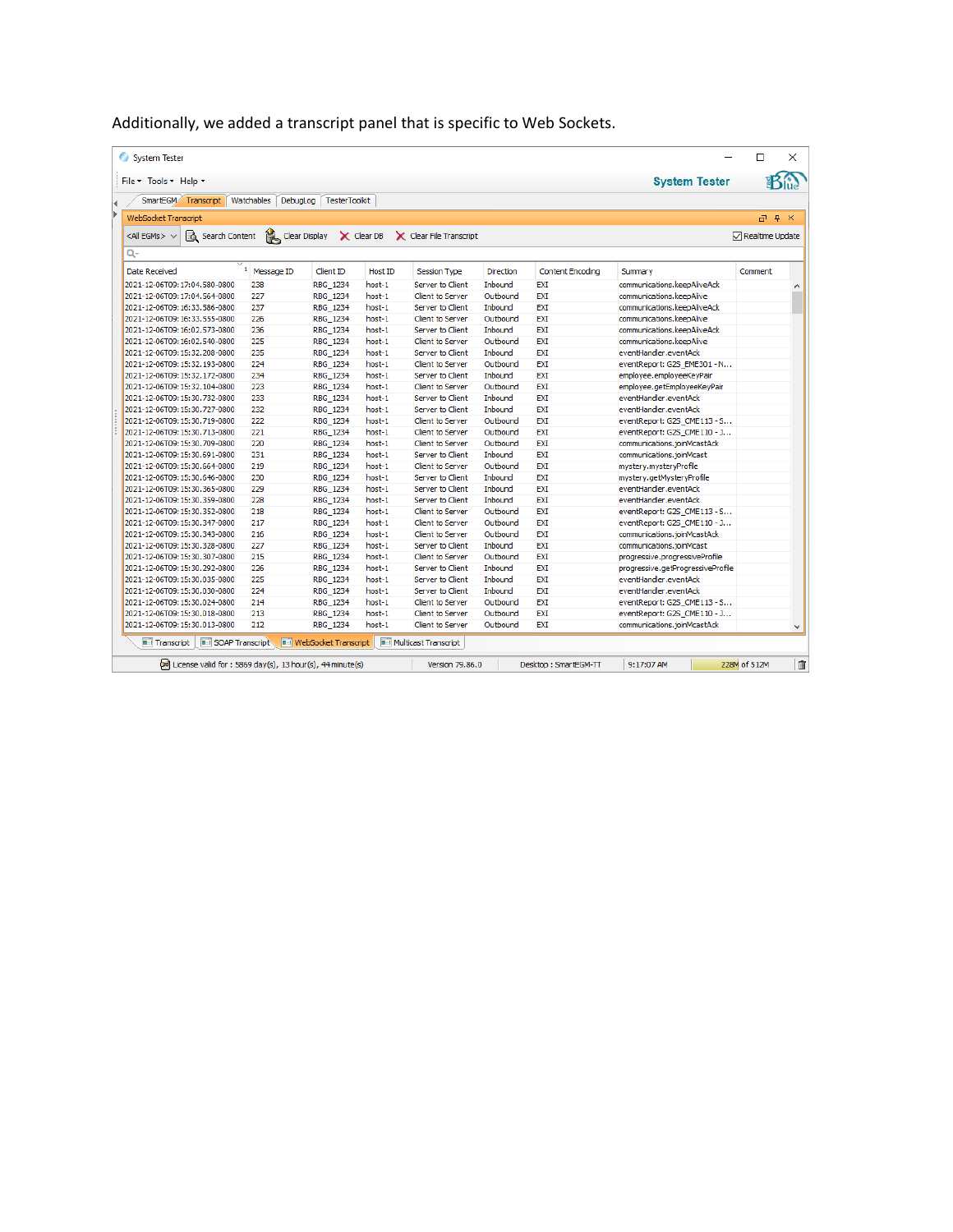## **RST Version 78.0.0 Release Notes**

Release Date: 2 June 2021

This release:

- Ability to pause tiger scripts between a start and end time.
- Updated Java to 1.8.0\_275
- Updated JIDE to 3.7.12-pre

| Case  | Description                                                  |
|-------|--------------------------------------------------------------|
| 17157 | Update Java to 1.8.0 275                                     |
| 17158 | Update JIDE to 3.7.12-pre                                    |
| 17485 | Ability to pause tiger scripts between a start and end time. |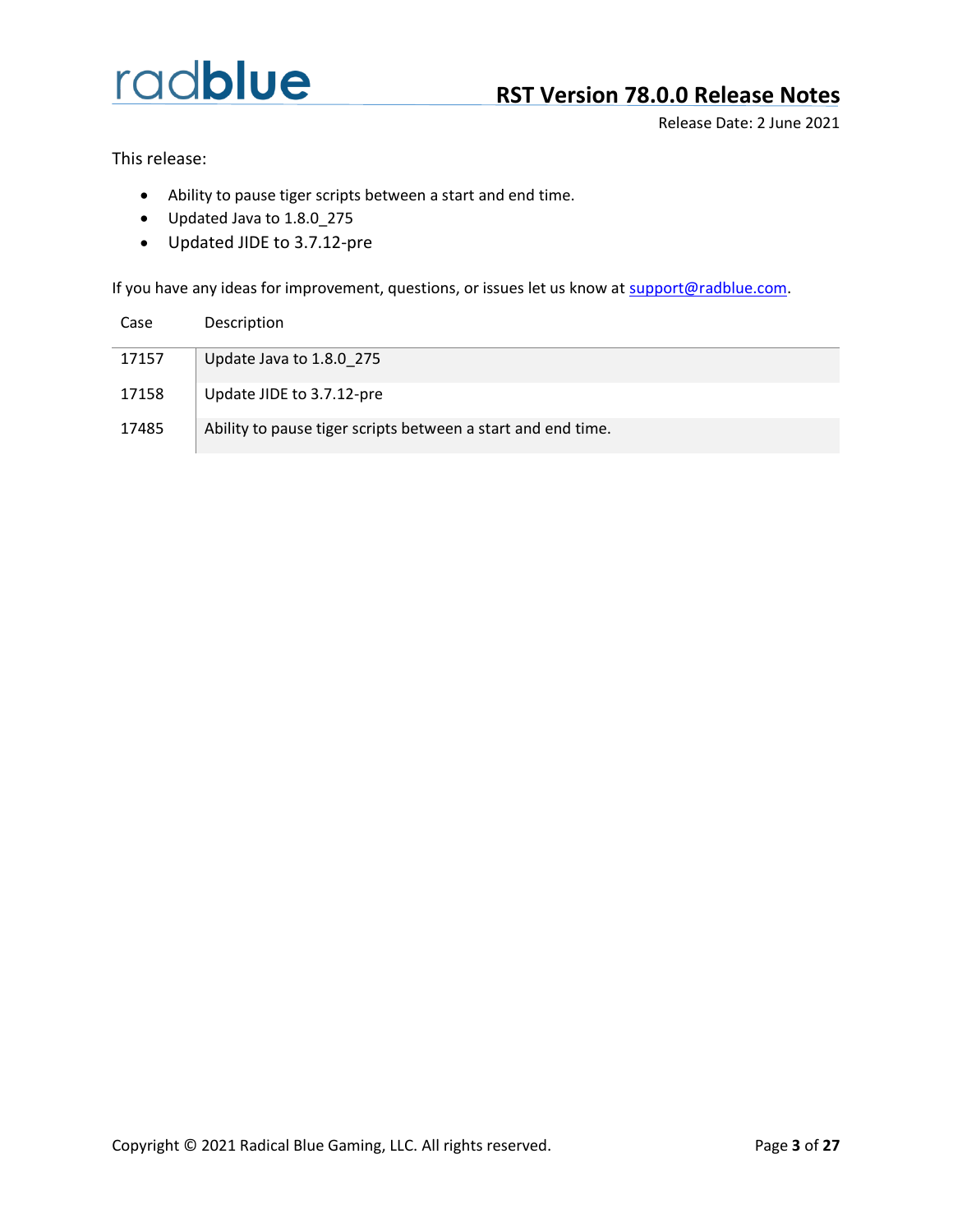Release Date: 7 December 2020

This release:

- Fixed a bug in progressive class when setting the progDataTable.
- Updated Apache CXF to 3.2.13

If you have any ideas for improvement, questions, or issues let us know at [support@radblue.com.](mailto:support@radblue.com)

Case Description

*16707* Updated Apache CXF to 3.2.13.

- 16755 Starting a web server to handle help files to work around a limitation in FireFox.
- 17149 Fixed a bug where the progDataTable was being appended instead of replaced during setOptionChange.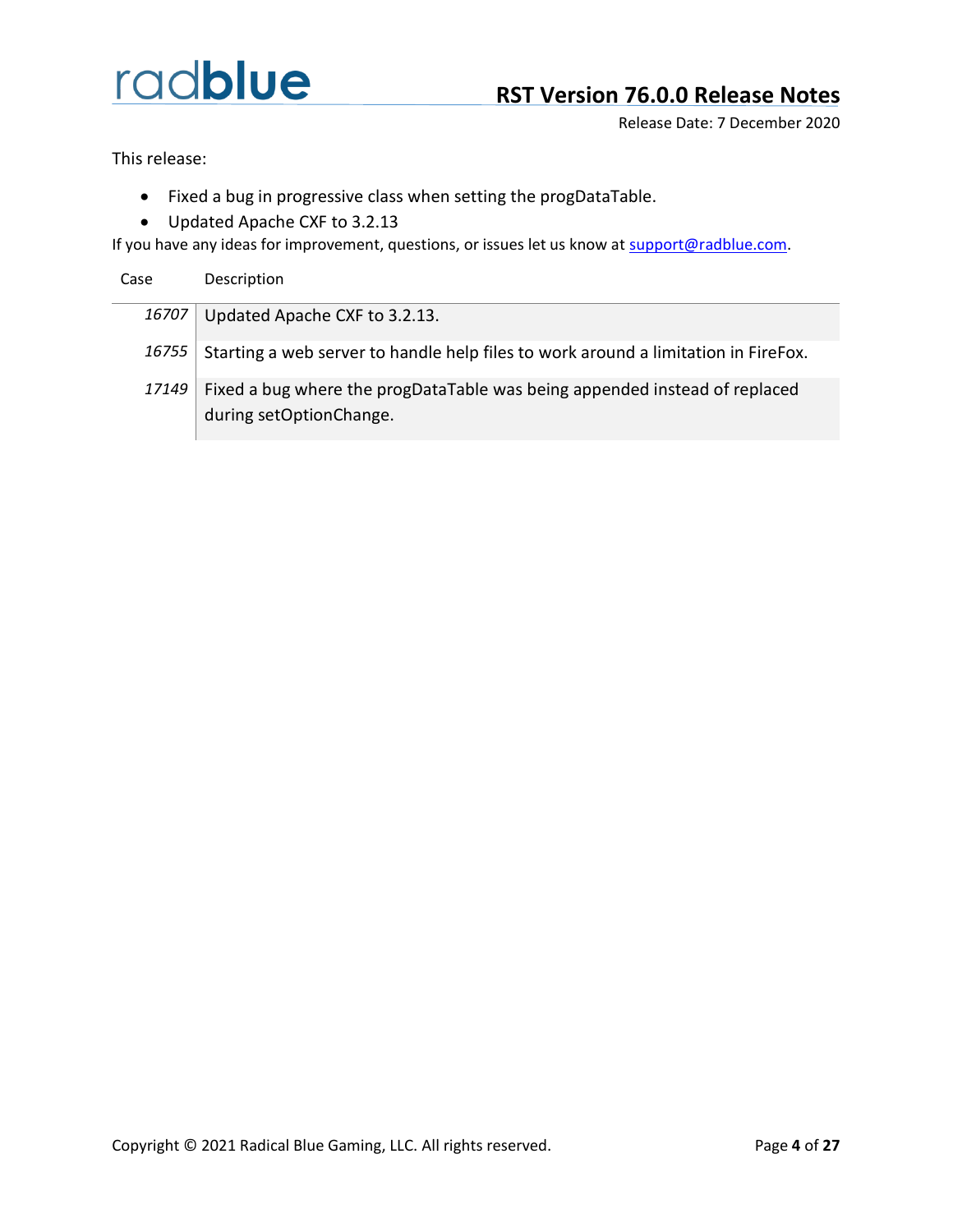## **RST Version 74.0.0 Release Notes**

Release Date: 2 June 2020

This release:

- Fixed bugs associated with the SPC class.
- Updated Java to OpenJDK 1.8.0\_242.
- Modified cash-out procedure for progressive/SPC wins.
- Modified Remote Control API to allow SPC devices to use Human.playSimpleGameWithProgressiveHit.

| Case  | Description |                                                                                                                                                                                                |
|-------|-------------|------------------------------------------------------------------------------------------------------------------------------------------------------------------------------------------------|
| 16213 |             | Fixed a bug where SPC option config parameters were not being persisted.                                                                                                                       |
| 16231 |             | Fixed a bug in the Linux version where invalid path separators were causing<br>SmartEGM configuration files not to be loaded.                                                                  |
| 16306 |             | Modified tiger scripts engine to allow SPC devices to be used with<br>Human.playSimpleGameWithProgressiveHit verb.                                                                             |
| 16318 |             | Pay progressive wins to credit meter if EGM configuration allows it.                                                                                                                           |
| 16391 | $\bullet$   | Fixed a bug where the egmException was being updated after it was<br>previously set.                                                                                                           |
|       | $\bullet$   | Fixed a bug where wat.commitTransfer commands were being generated<br>after the log record was set to G2S commitAcked.                                                                         |
| 16392 |             | Updated Java to OpenJDK 1.8.0 242.                                                                                                                                                             |
| 16394 |             | Moved the G2S WSDL to allow student licenses to work.                                                                                                                                          |
| 16395 |             | Fixed a bug where transport was stuck in a loop when SSL connections fail.                                                                                                                     |
| 16430 |             | Fixed a bug in SPC where multiple game level configs associated with one level<br>were being displayed with the wrong progressive level.                                                       |
| 16471 |             | Added ability to trigger SPC progressive hit through Remote Control API.                                                                                                                       |
| 16495 | config.     | Fixed a bug with initializing SPC levels after setting the configuration using option                                                                                                          |
| 16635 |             | Modified SmartEGM configuration files to reference new files in RST/conf<br>directory for download components. This fixed a problem where the RST reported<br>the components as being invalid. |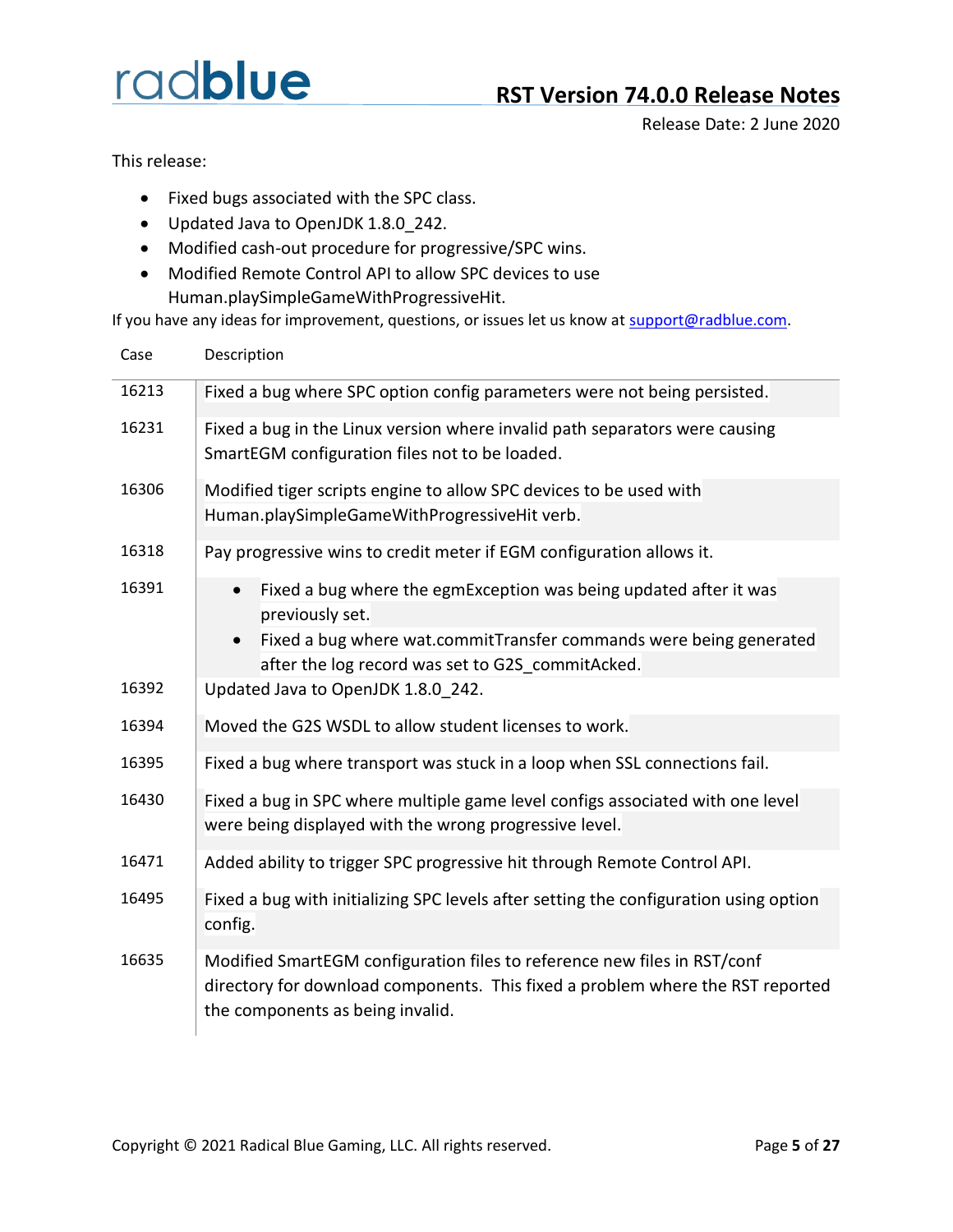## **RST Version 72.0.0 Release Notes**

Release Date: 3 December 2019

This release:

Upgraded to G2S Schema 3.1

- Added support for spc Class
- Added support for mystery Class
- New REST API calls.

| Case  | Description                                                                                                                                                                                                                           |
|-------|---------------------------------------------------------------------------------------------------------------------------------------------------------------------------------------------------------------------------------------|
| 15492 | Added the ability in the Remote Control API to get and set the event handler overflow flag<br>on a host-by-host basis.                                                                                                                |
| 15493 | Added the ability in the Remote Control API to generate hopper events.<br>Added the ability in the Device Events panel to generate hopper events.                                                                                     |
| 15569 | Implemented g2sRTP. A new sample smartegm-config-gsa-rtp.xml file is included in the<br>installer.                                                                                                                                    |
| 15573 | Implemented g2sA extension's minPaybackPct/maxPaybackPct attributes in the Game<br>Play class.                                                                                                                                        |
| 15581 | Removed warning about Unknown soapAction:<br>'http://G2S.gamingstandards.com/SendG2SMessage'                                                                                                                                          |
| 15596 | Added the ability to override the EGM's URL to be a specific value.<br>To force the EGM's URL please modify RST/bin/RST.vmoptions with a line similar to                                                                              |
|       | -Dcommunications.forceURL=http://localhost:38101/RST                                                                                                                                                                                  |
| 15603 | Modified the spcProfile command to display level profiles.                                                                                                                                                                            |
| 15607 | Added the ability to set RST's REST port.                                                                                                                                                                                             |
| 15634 | Added the ability in the Remote Control API to get the EGM state.                                                                                                                                                                     |
| 15678 | Fixed a bug where the commsOnLine flags were not being reset after the<br>commsOnLineAck was received.                                                                                                                                |
| 15820 | Upgrade G2S schema to 3.1.                                                                                                                                                                                                            |
| 15832 | Implemented GSATB-151 Master Reset Persistency. The current master reset is saved to<br>the SmartEGM configuration file if the master reset has not taken effect yet.                                                                 |
| 15833 | Implemented GSMP-2025. The SmartEGM will now generate G2S_OCE107 optionConfig<br>Configuration Aborted event along with G2S_OCE110 optionConfig Configuration Change<br>Authorization Timeout event when the authorization times out. |
|       |                                                                                                                                                                                                                                       |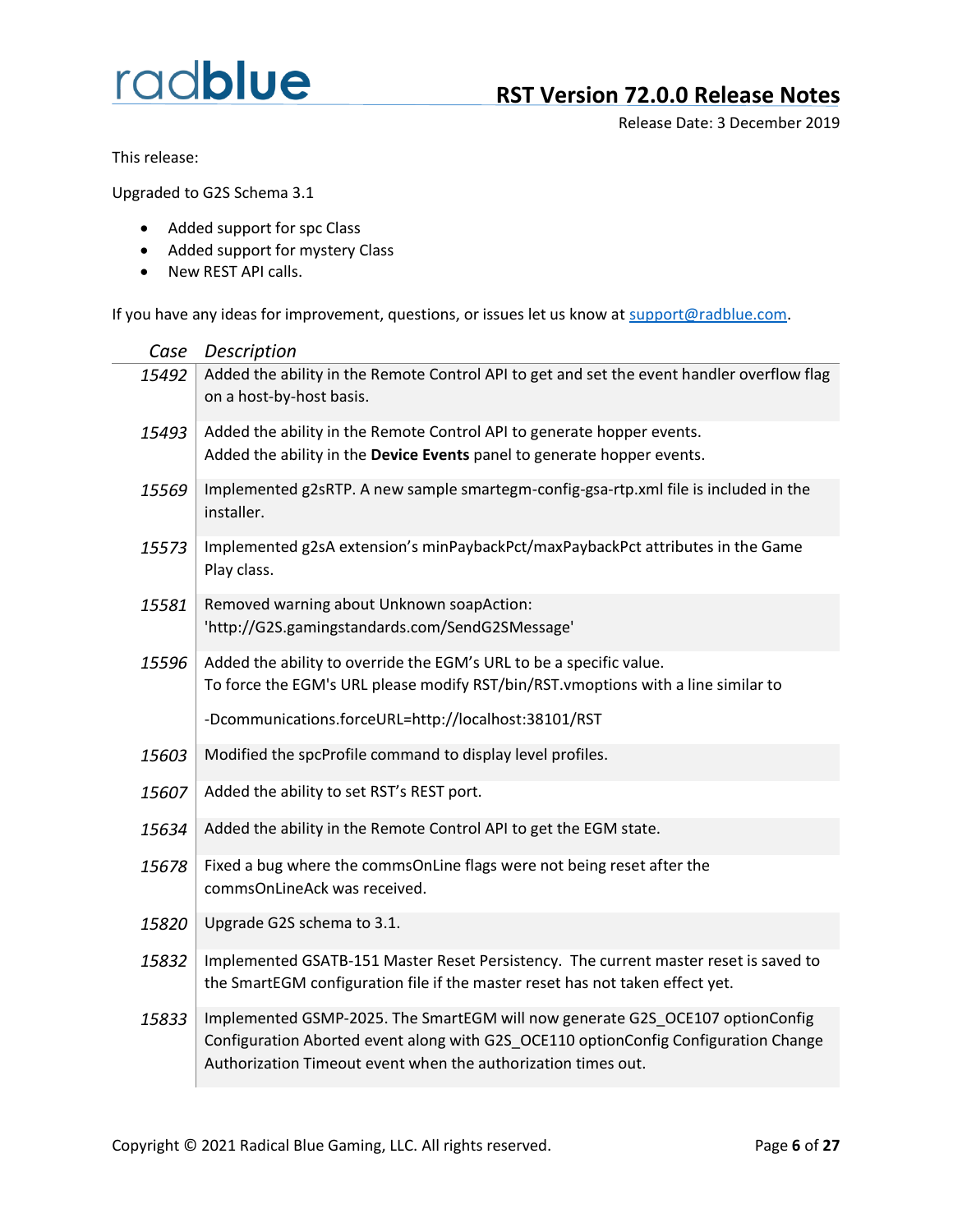- 15835 | Implemented GSATB-121 Additional Download Error Codes.
- 16010 | Implemented g2sPTB extension.
- 16037 | Implemented spc class.
- 16041 Fixed a bug where icons were not being found from the installed version.
- 16118 | Implemented mystery class.

#### User Interface Changes

|                                       |                                      |                                                                                                                                                  |                                     |                                   | $\Box$ $\uparrow$ $\times$ |
|---------------------------------------|--------------------------------------|--------------------------------------------------------------------------------------------------------------------------------------------------|-------------------------------------|-----------------------------------|----------------------------|
| Added new panel for Hopper Events.    | <b>StartEGM Control</b>              |                                                                                                                                                  |                                     |                                   |                            |
|                                       |                                      | Start SmartEGM Stop SmartEGM E Force MSX003 Change SmartEGM Configuration                                                                        |                                     |                                   | <b>SmartEGM Running</b>    |
|                                       |                                      | Main Player Verbs Employee Device Events Send Commands Tiger Script Progressives Data Model Viewer Media Display                                 |                                     |                                   |                            |
|                                       | Classes<br>G2S_cabinet               | G2S_hopper ×                                                                                                                                     |                                     |                                   |                            |
|                                       | ♦ G2S_coinAcceptor<br>← G2S_gamePlay | <b>Hopper Events</b>                                                                                                                             |                                     | <b>Hopper Device</b><br>$\vert$ 1 |                            |
|                                       | G2S_hardware                         | <b>Hopper Status</b>                                                                                                                             | <b>Device Faults and Indicators</b> |                                   |                            |
|                                       | G2S_hopper<br>● G2S_noteAcceptor     | EGM Enabled: Enabled                                                                                                                             |                                     | Clear All Faults                  |                            |
|                                       | ♦ G2S_printer<br>⊕ G2S_spc           | <b>Hopper Door</b>                                                                                                                               |                                     |                                   |                            |
|                                       |                                      | © Closed<br>◯ Opened                                                                                                                             |                                     |                                   |                            |
|                                       |                                      | <b>Hopper</b>                                                                                                                                    | Hopper Jam                          | <b>Hopper Fault</b>               | <b>Firmware Fault</b>      |
|                                       |                                      | ◉ Connected<br>◯ Disconnected                                                                                                                    |                                     |                                   |                            |
|                                       |                                      | <b>Hopper Level</b>                                                                                                                              | <b>Mechanical Fault</b>             | <b>Optical Fault</b>              | <b>Component Fault</b>     |
|                                       |                                      | Full                                                                                                                                             |                                     |                                   |                            |
|                                       |                                      | High                                                                                                                                             |                                     |                                   |                            |
|                                       |                                      | Normal                                                                                                                                           | NV Memory Fault                     | <b>Illegal Activity Detected</b>  | <b>Hopper Empty</b>        |
|                                       |                                      |                                                                                                                                                  |                                     |                                   |                            |
|                                       |                                      | Low                                                                                                                                              | <b>Runaway Hopper</b>               |                                   |                            |
|                                       |                                      | Empty                                                                                                                                            |                                     |                                   |                            |
|                                       |                                      |                                                                                                                                                  |                                     |                                   |                            |
| Added new game play events for        |                                      |                                                                                                                                                  |                                     |                                   | ਜਾ                         |
|                                       | <b>StartEGM Control</b>              | Start SmartEGM Stop SmartEGM Configuration                                                                                                       |                                     |                                   | <b>SmartEGM Running</b>    |
| g2sRTP support.                       |                                      |                                                                                                                                                  |                                     |                                   |                            |
|                                       | Classes                              | Main Player Verbs Employee Device Events Send Commands Tiger Script Progressives Data Model Viewer Media Display<br>G2S_cabinet x G2S_gamePlay x |                                     |                                   |                            |
|                                       | ● G2S_cabinet                        |                                                                                                                                                  |                                     | <b>Game Play Device</b>           |                            |
|                                       | G2S_gamePlay                         |                                                                                                                                                  |                                     |                                   |                            |
|                                       | ♦ G2S_noteAcceptor                   | <b>Game Play Events</b>                                                                                                                          |                                     |                                   |                            |
|                                       | ● G2S_printer                        | <b>Game Play Status</b>                                                                                                                          | <b>Device Faults and Indicators</b> |                                   |                            |
|                                       |                                      | EGM Enabled: Enabled                                                                                                                             |                                     | Clear All Faults                  |                            |
|                                       |                                      |                                                                                                                                                  |                                     |                                   |                            |
|                                       |                                      |                                                                                                                                                  | General gamePlay Tilt               | Prog RTP Tilt                     | Prog RTP Tilt Cleared      |
|                                       |                                      |                                                                                                                                                  |                                     |                                   |                            |
|                                       |                                      |                                                                                                                                                  |                                     |                                   |                            |
|                                       |                                      |                                                                                                                                                  | RTP Attribute Changed               |                                   |                            |
|                                       |                                      |                                                                                                                                                  |                                     |                                   |                            |
|                                       |                                      |                                                                                                                                                  |                                     |                                   |                            |
|                                       |                                      |                                                                                                                                                  |                                     |                                   |                            |
|                                       |                                      |                                                                                                                                                  |                                     |                                   |                            |
|                                       |                                      |                                                                                                                                                  |                                     |                                   |                            |
|                                       |                                      |                                                                                                                                                  |                                     |                                   |                            |
|                                       |                                      |                                                                                                                                                  |                                     |                                   |                            |
| Added REST Port to Transport options. |                                      |                                                                                                                                                  |                                     |                                   |                            |
|                                       | <b>Engine Options</b>                |                                                                                                                                                  |                                     |                                   |                            |
|                                       |                                      | General Transport Meter<br>Filters                                                                                                               |                                     |                                   |                            |
|                                       | IP Address & SOAP Port               |                                                                                                                                                  |                                     |                                   |                            |
|                                       |                                      | Bind To: 169.254.67.136                                                                                                                          |                                     |                                   | $\checkmark$<br>0          |
|                                       |                                      | SOAP Port: 38101<br>SSL Port : 38201                                                                                                             |                                     | REST Port: 38501                  |                            |
|                                       | My URL                               |                                                                                                                                                  |                                     |                                   |                            |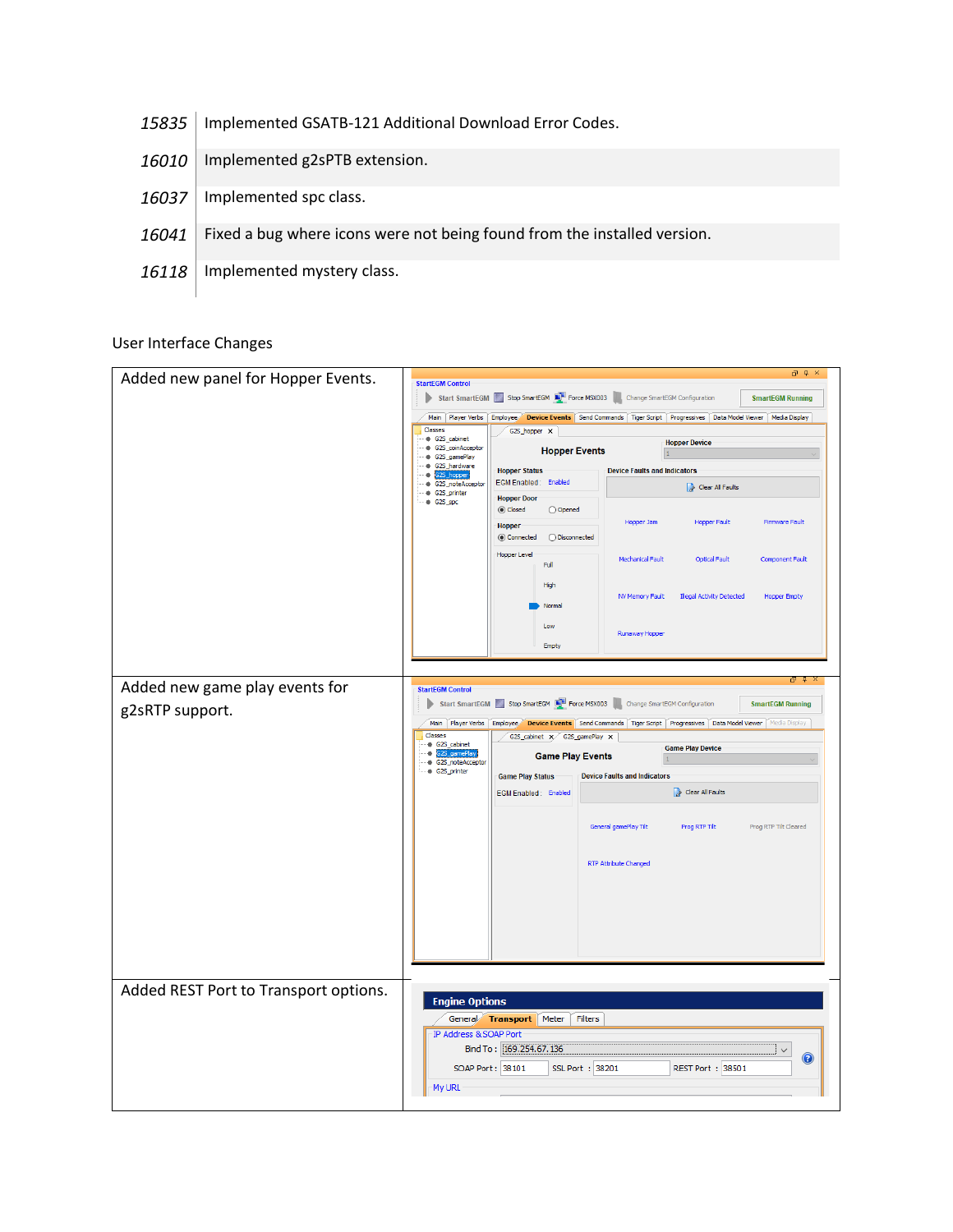| Classes<br>$G2S$ <sub>_Spc</sub> $\times$<br>♦ G2S cabinet<br><b>SPC Device</b><br>♦ G2S_coinAcceptor<br><b>SPC Events</b><br>G2S gamePlay<br>♦ G2S_hardware<br><b>SPC Status</b><br><b>Level Events</b><br>♦ G2S_hopper<br>EGM Enabled: Enabled<br>Level ID: 1<br>♦ G2S noteAcceptor<br>♦ G2S_printer<br>Adjust Level<br><b>Initialize Level</b><br>$\textcirc$ G2S_spc | Added new panel for SPC Events. | <b>StartEGM Control</b><br>Start SmartEGM Stop SmartEGM $\Box$ Force MSX003 Change SmartEGM Configuration<br><b>SmartEGM Running</b> |              |
|--------------------------------------------------------------------------------------------------------------------------------------------------------------------------------------------------------------------------------------------------------------------------------------------------------------------------------------------------------------------------|---------------------------------|--------------------------------------------------------------------------------------------------------------------------------------|--------------|
|                                                                                                                                                                                                                                                                                                                                                                          |                                 | Main Player Verbs Employee Device Events Send Commands   Tiger Script   Progressives   Data Model Viewer   Media Display             |              |
|                                                                                                                                                                                                                                                                                                                                                                          |                                 |                                                                                                                                      | $\checkmark$ |

#### Remote Control API

In this release we added five new REST API calls.

- Get Force Overflow Determine if the event handler device is in the overflow state.
- Set Force Overflow Set the event handler device overflow flag.
- Hopper Events Generate hopper events.
- Get Current EGM State Determine the current EGM's state.
- SPC Events Generate spc events.

#### Get Force Overflow

| <b>HTTP Method</b> | GET                      |
|--------------------|--------------------------|
| Path               | /remote/getForceOverflow |
| Request            | GetForceOverflowRequest  |
| Response           | ForceOverflowResponse    |

#### *GetForceOverflowRequst*

| Field  | Type          | Description                                                              |
|--------|---------------|--------------------------------------------------------------------------|
| hostid | <b>String</b> | The host ID that you want to get the event<br>handler overflow flag for. |

*ForceOverflowResponse*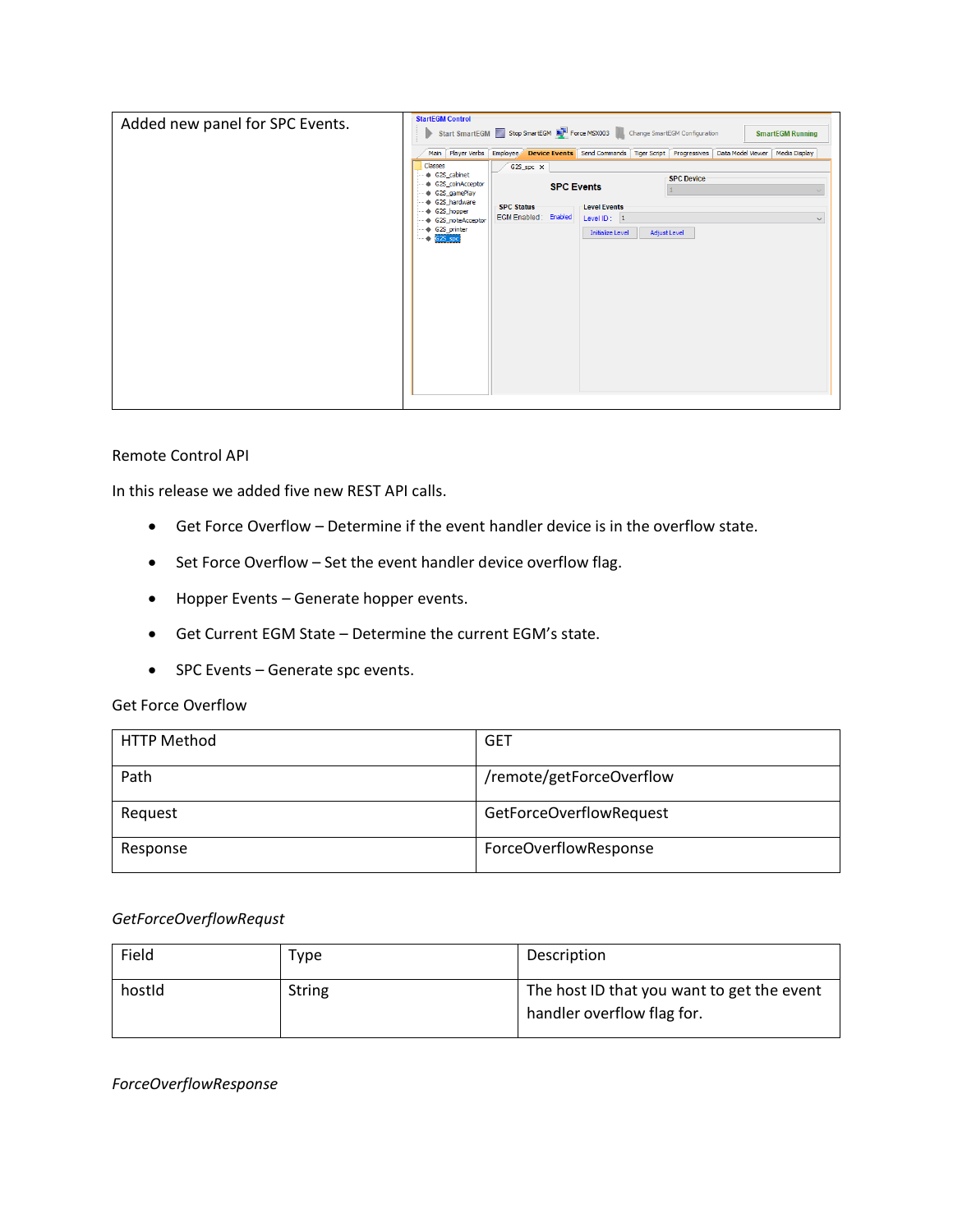| Field         | Type          | Description                                                         |
|---------------|---------------|---------------------------------------------------------------------|
| hostid        | <b>String</b> | The host ID that is reporting the event<br>handler overflow flag.   |
| forceOverflow | Boolean       | True if the event handler overflow flag is<br>set. False otherwise. |
| error         | Boolean       | If there was an error during the execution<br>of the operation.     |
| message       | <b>String</b> | Message describing the result of the<br>operation.                  |

#### Set Force Overflow

| <b>HTTP Method</b> | <b>POST</b>              |
|--------------------|--------------------------|
| Path               | /remote/setForceOverflow |
| Request            | ForceOverflowRequest     |
| Response           | ForceOverflowResponse    |

### ForceOverflowRequest

| Field         | Type           | Description                                                              |
|---------------|----------------|--------------------------------------------------------------------------|
| hostid        | <b>String</b>  | The host ID that you want to set the event<br>handler overflow flag for. |
| forceOverflow | <b>Boolean</b> | True to enable overflow flag, false to<br>disable it.                    |

### Hopper Events

| <b>HTTP Method</b> | <b>POST</b>          |
|--------------------|----------------------|
| Path               | /remote/hopperEvents |
| Request            | HopperEventsRequest  |
| Response           | SimpleCallResult     |

HopperEventsRequest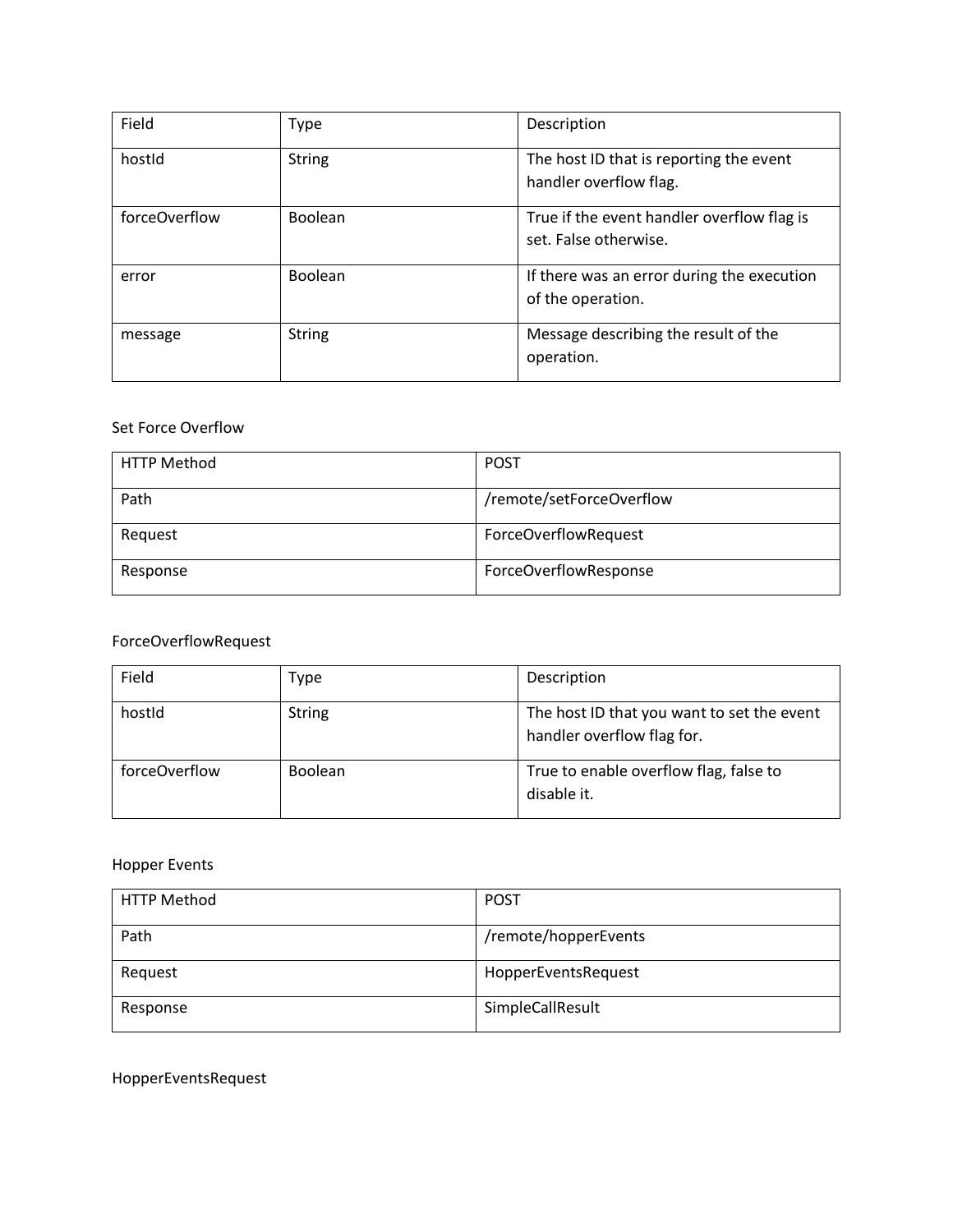| Field     | Type          | Description                                                              |
|-----------|---------------|--------------------------------------------------------------------------|
| deviceld  | <b>String</b> | The host ID that you want to set the event<br>handler overflow flag for. |
| eventList | EventList     | List of events to generate.                                              |

#### *EventList*

| Field | туре        | Description           |
|-------|-------------|-----------------------|
| event | HopperEvent | Type of event to set. |

### *Hopper Event*

| Name                             | <b>Event Code</b>                           |
|----------------------------------|---------------------------------------------|
| CLEAR ALL FAULTS                 | G2S HPE099 Clear all faults                 |
| DEVICE_COMPONENT_FAULT           | G2S HPE906 Device component fault           |
| DEVICE_CONNECTED                 | G2S_HPE902 Device connected                 |
| DEVICE DISCONNECTED              | G2S HPE901 Device disconnected              |
| DEVICE_FIRMWARE_FAULT            | G2S_HPE903 Firmware fault                   |
| DEVICE_MECHANICAL_FAULT          | G2S_HPE904 Device mechanical fault          |
| DEVICE_NON_VOLATILE_MEMORY_FAULT | G2S_HPE907 Device non-volatile memory fault |
| DEVICE_OPTICAL_FAULT             | G2S_HPE905 Device optical fault             |
| DISPENSER_DOOR_CLOSED            | G2S_HPE112 Dispenser door closed            |
| DISPENSER DOOR OPENED            | G2S HPE111 Dispenser door opened            |
| HOPPER_ABOVE_HIGH_WATER_MARK     | G2S_HPE105 Hopper above high water mark     |
| HOPPER_ABOVE_LOW_WATER_MARK      | G2S_HPE107 Hopper above low water mark      |
| HOPPER_BELOW_HIGH_WATER_MARK     | G2S HPE104 Hopper below high water mark     |
| HOPPER_BELOW_LOW_WATER_MARK      | G2S_HPE106 Hopper below low water mark      |
| HOPPER_EMPTY                     | G2S_HPE101 Hopper is empty                  |
| HOPPER_EXTRA_COINS_PAID          | G2S_HPE109 Hopper extra coins paid          |
| HOPPER_FAULT                     | G2S_HPE108 Hopper fault                     |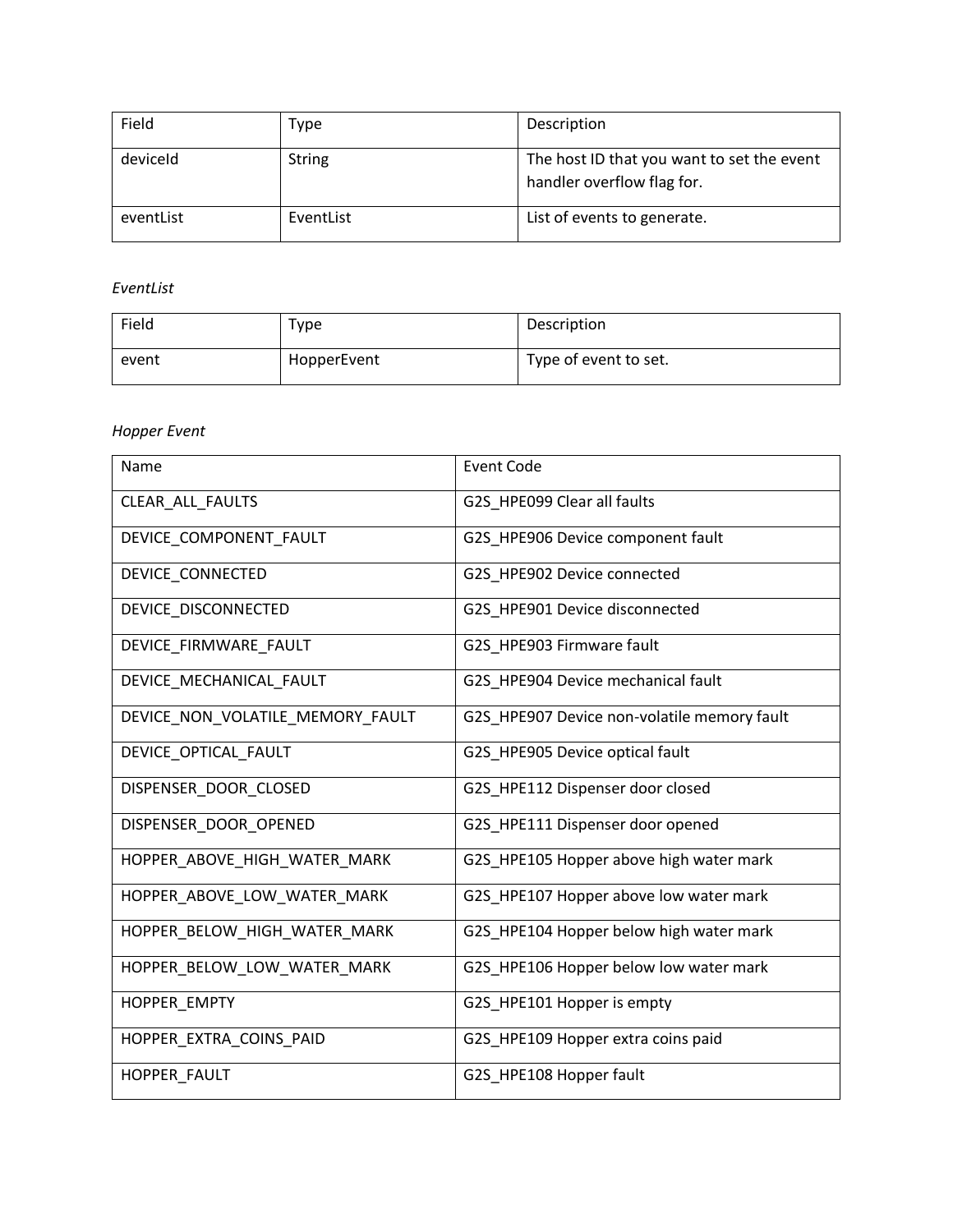| HOPPER_FULL                     | G2S HPE102 Hopper is full                    |
|---------------------------------|----------------------------------------------|
| HOPPER JAMMED                   | G2S HPE103 Hopper jammed                     |
| HOPPER NOT FULL                 | G2S HPE115 Hopper not full                   |
| ILLEGAL_ACTIVITY_DETECTED       | G2S HPE908 Illegal activity detected         |
| ILLEGAL DISPENSER DOOR OPEN     | G2S HPE116 Illegal dispenser door open       |
| POWER OFF DISPENSER DOOR OPENED | G2S HPE114 Power off - dispenser door opened |
| RUNAWAY HOPPER                  | G2S HPE110 Runaway hopper                    |

### SimpleCallResult

| Field   | Type           | Description                                                     |
|---------|----------------|-----------------------------------------------------------------|
| error   | <b>Boolean</b> | If there was an error during the execution<br>of the operation. |
| message | <b>String</b>  | Message describing the result of the<br>operation.              |

### Get Current EGM State

| <b>HTTP Method</b> | <b>GET</b>       |
|--------------------|------------------|
| Path               | /remote/egmState |
| Request            | N/A              |
| Response           | EgmStateResponse |

#### EgmStateResponse

| Field          | Type                  | Description                                                              |
|----------------|-----------------------|--------------------------------------------------------------------------|
| dataModelState | <b>DataModelState</b> | The host ID that you want to get the event<br>handler overflow flag for. |
| egmState       | t egmStates           | Current value of cabinetStatus.egmState.                                 |
| deviceClass    | t deviceClass         | Current value of cabinet Status. device Class.                           |
| deviceld       | t deviceld            | Current value of cabinet Status. deviceld.                               |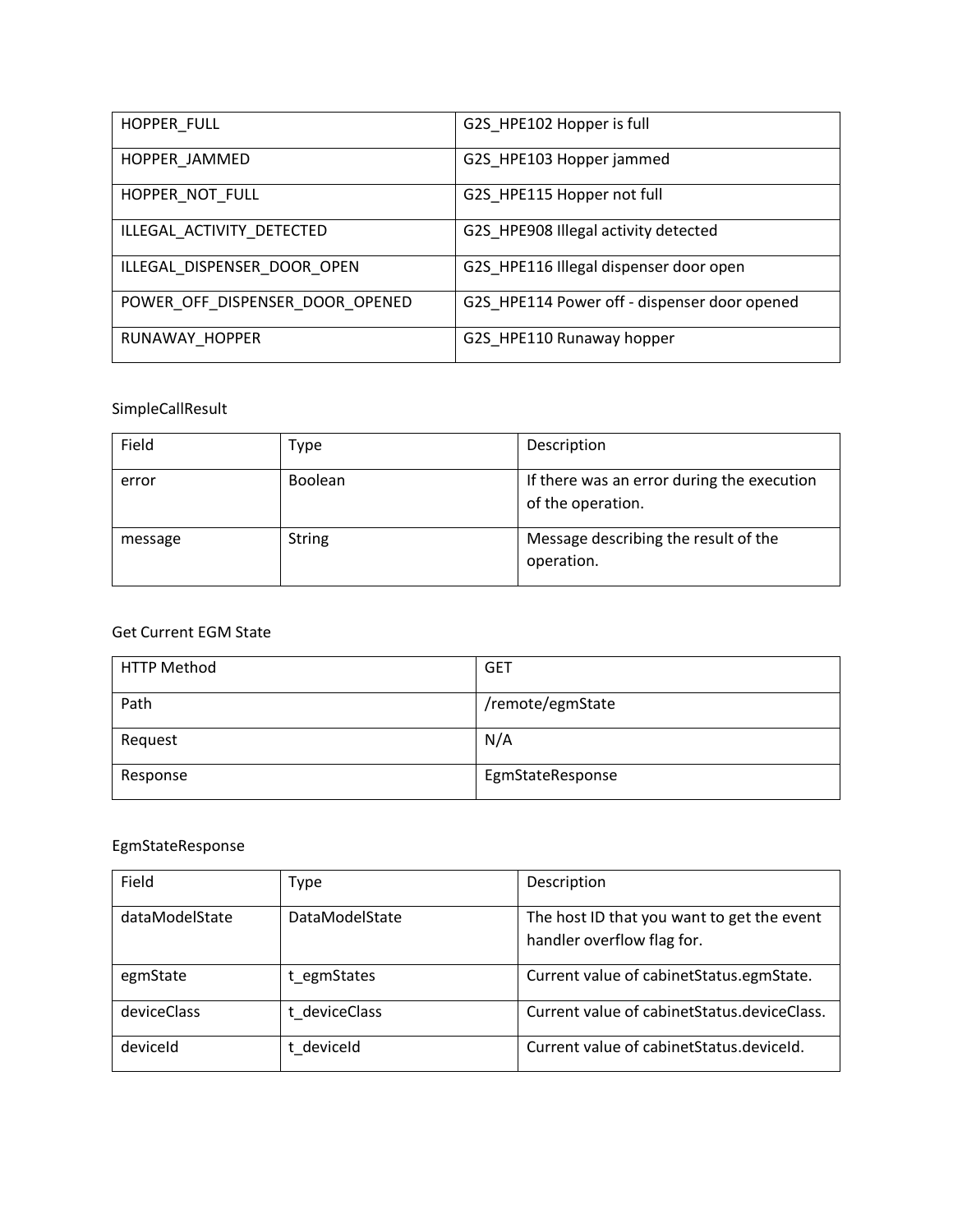#### *DataModelState*

| Name                         | Comment                                                                 |
|------------------------------|-------------------------------------------------------------------------|
| <b>OFFLINE</b>               | EGM not running.                                                        |
| <b>ONLINE</b>                | <b>EGM</b> connect to Host                                              |
| WAITING FOR COMMS ONLINE ACK | EGM has connected to the host and is waiting for<br>the commsOnLineAck. |

#### SPC Event

| <b>HTTP Method</b> | <b>POST</b>      |
|--------------------|------------------|
| Path               | /remote/spcEvent |
| Request            | SpcEventRequest  |
| Response           | SimpleCallResult |

#### SpcEventRequest

| Field    | Type       | Description                                                              |
|----------|------------|--------------------------------------------------------------------------|
| deviceld | t deviceld | The host ID that you want to set the event<br>handler overflow flag for. |
| levelId  | t levelId  |                                                                          |
| event    | SpcEvent   | Event to generate                                                        |

#### *SPC Event*

| Name              | Event Code                   |
|-------------------|------------------------------|
| LEVEL INITIALIZED | G2S SPE101 Level Initialized |
| LEVEL ADJUSTED    | G2S SPE102 Level Adjusted    |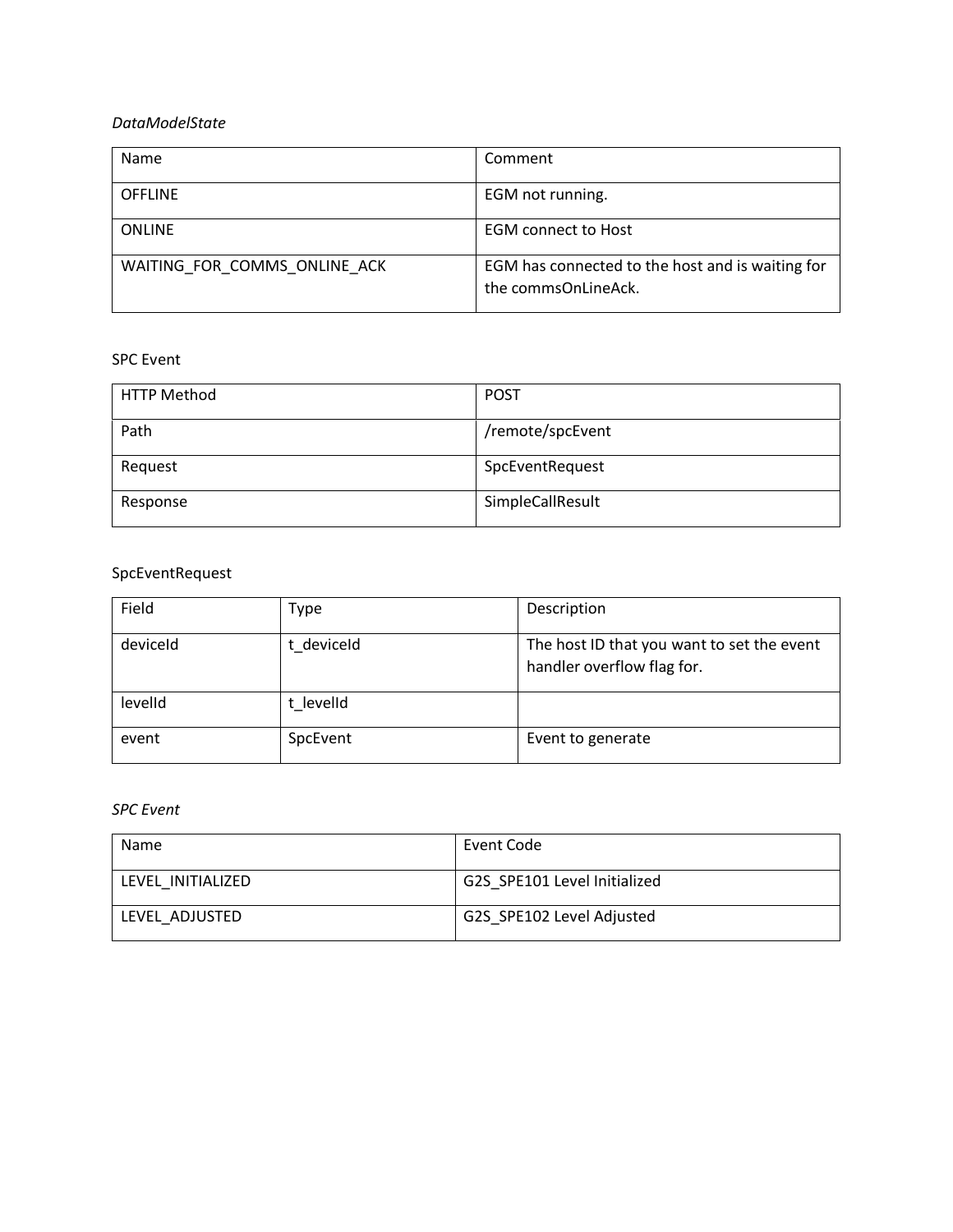## How to use SendMessage

Send Message allows the Remote Control API user to send XML messages to the host that does not impact the data model of the RST. This allows the user to send private G2S extension messages or messages that don't fit the message modification mechanism.

| Field        | Description                                                                                                                                                                                                                                                                                     |
|--------------|-------------------------------------------------------------------------------------------------------------------------------------------------------------------------------------------------------------------------------------------------------------------------------------------------|
| Host ID      | Host ID of the system the RST is connected to. The message will be sent to that host.                                                                                                                                                                                                           |
| Fix Up       | The RST will set protocol specific fields if they are NOT set in the message.                                                                                                                                                                                                                   |
| SOAP Host ID | The host ID to be used when sending the message. Normally this field is not set and<br>the RST will supply the correct host ID as specified in the Host ID field. This allows the<br>Remote Control API user to test what happens when the SOAP host ID has a mismatch<br>with the G2S message. |
| SOAP EGM ID  | The EGM ID to be used in the SOAP message when sending the message to the host.<br>Normally this field is not set and the RST will supply the current EGM ID. This allows<br>the Remote Control API user to test what happens when the SOAP EGM ID has a<br>mismatch with the G2S message.      |
| Message      | The XML of the G2S message that will either be fixed up or sent as is to the host. The<br>message to be sent can be invalid XML to test xml processing.                                                                                                                                         |

The following protocol fields will be "fixed up" by the RST when the attributes are missing from the message. If the attribute is present then the assumption is that the user wants that value to be sent to the host.

| Element       | Attribute    | Comment                                                      |
|---------------|--------------|--------------------------------------------------------------|
| g2sBody       | dateTimeSent | The current time will be set for the dateTimeSent            |
|               | hostid       | The host ID from the SendMessage host ID field will be used. |
|               | egmid        | The current EGM ID will be set.                              |
| Class element | commandid    | The next command ID will be set.                             |
|               | dateTime     | The current time will be set for the dateTime                |
|               | sessionId    | The next session ID will be set.                             |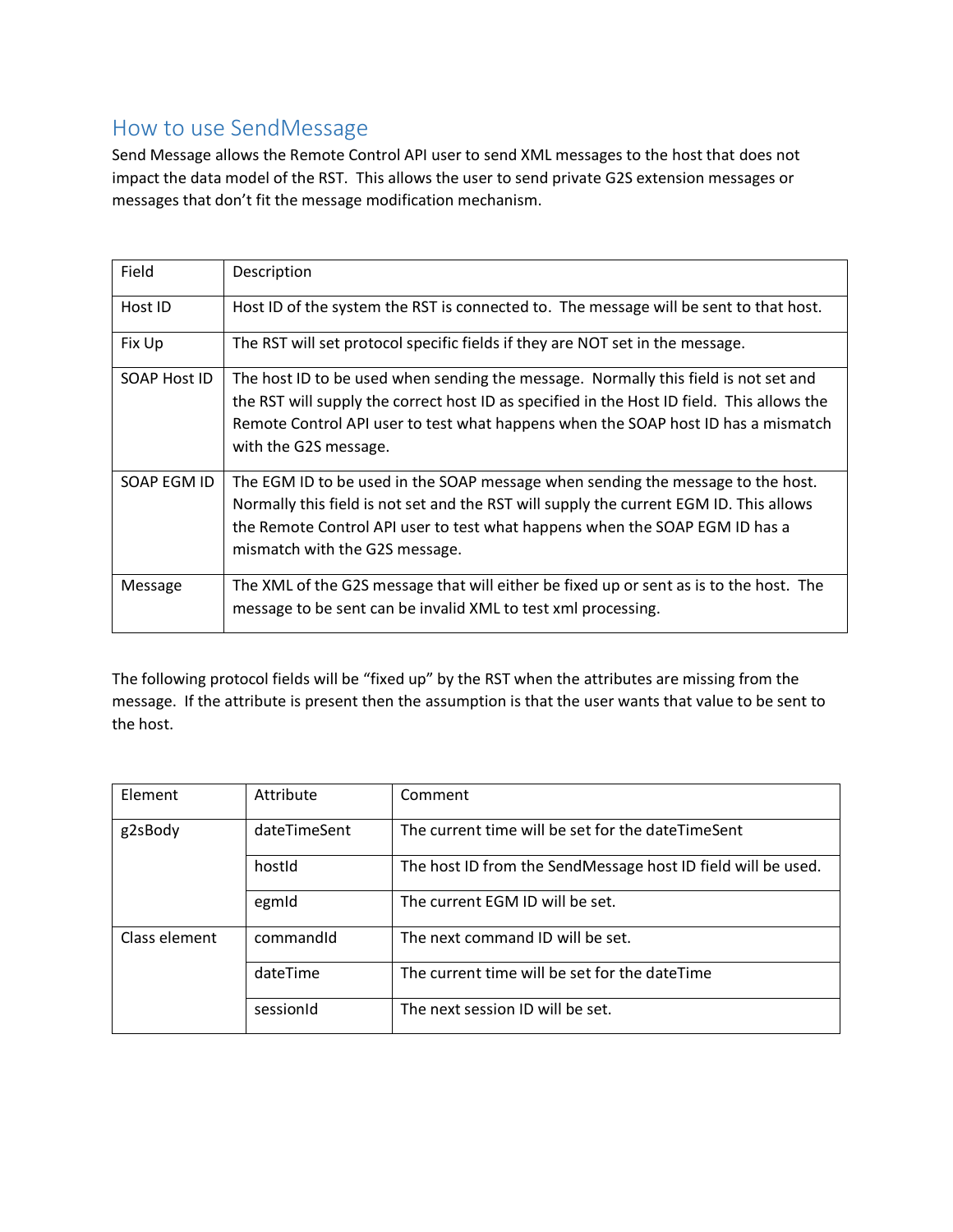In this example, we are going to send the G2S\_EHE102 Event Handler Queue Overflow message.

1. Copy a similar message from the transcript. For example G2S\_EHE004 event has a status element just like G2S\_EHE102 event,

```
<?xml version="1.0" encoding="UTF-8" standalone="yes"?>
<G:g2sMessage xmlns:G="http://www.gamingstandards.com/g2s/schemas/v1.0.3">
```
<G:g2sBody G:dateTimeSent="2019-06-12T14:58:47.739Z" G:egmId="RBG\_00:11:22:33:44:55:66"

G:hostId="1">

```
 <G:eventHandler G:commandId="2740" G:dateTime="2019-06-12T14:58:47.740Z" G:deviceId="1"
```
G:sessionId="4000062">

<G:eventReport G:deviceClass="G2S\_eventHandler" G:deviceId="1" G:eventCode="G2S\_EHE004"

G:eventDateTime="2019-06-12T14:58:47.736Z"

G:eventId="494"

G:eventText="Event Handler Enabled by Host"

G:transactionId="0">

<G:deviceList>

<G:statusInfo G:deviceClass="G2S\_eventHandler" G:deviceId="1">

<G:eventHandlerStatus/>

</G:statusInfo>

</G:deviceList>

</G:eventReport>

</G:eventHandler>

</G:g2sBody>

</G:g2sMessage>

2. Remove the XML prolog <?xml … ?> since the message will be placed in a XML payload when sending to RST's Remote Control API.

<G:g2sMessage xmlns:G="http://www.gamingstandards.com/g2s/schemas/v1.0.3">

<G:g2sBody G:dateTimeSent="2019-06-12T14:58:47.739Z" G:egmId="RBG\_00:11:22:33:44:55:66"

G:hostId="1">

<G:eventHandler G:commandId="2740" G:dateTime="2019-06-12T14:58:47.740Z" G:deviceId="1"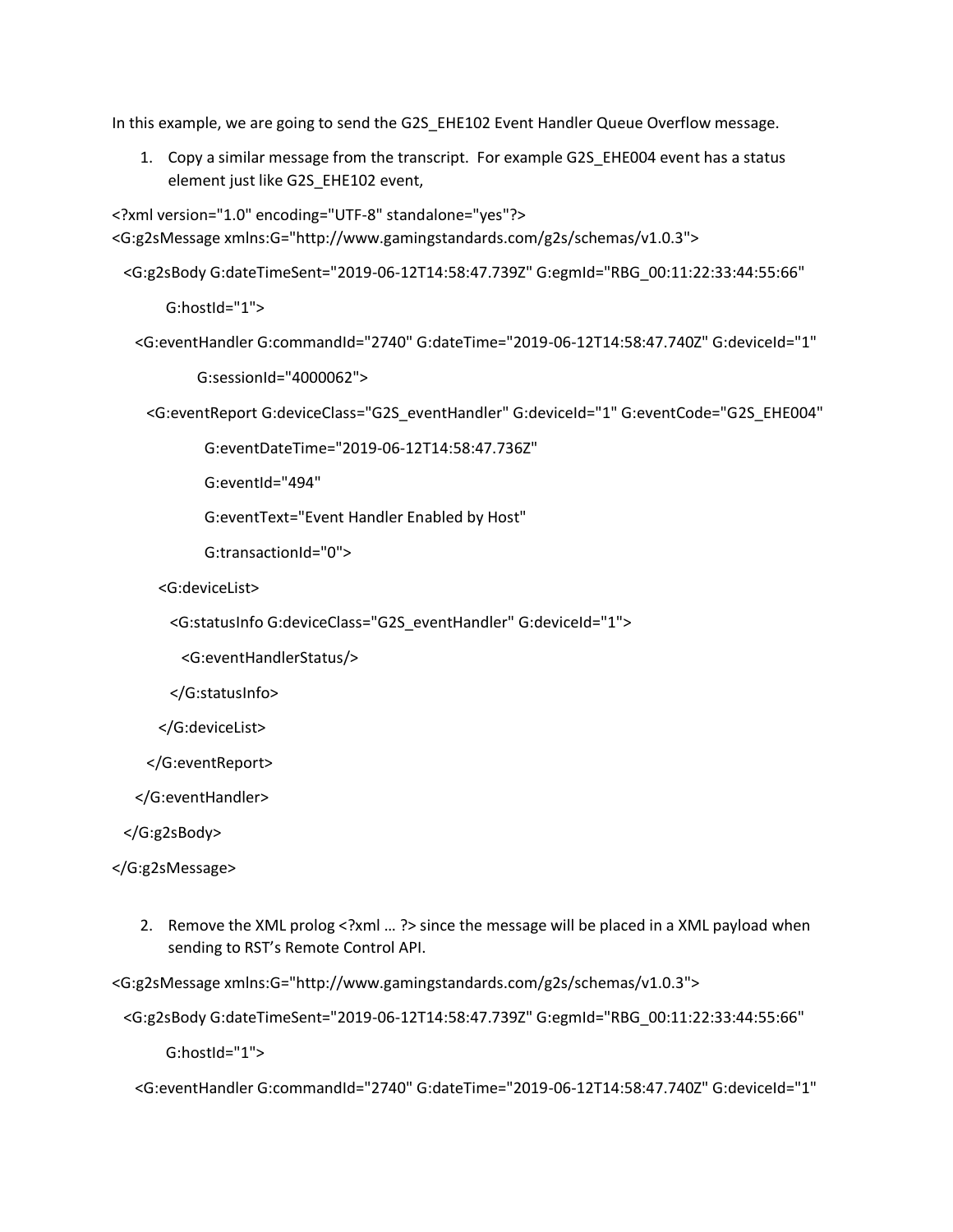G:sessionId="4000062">

<G:eventReport G:deviceClass="G2S\_eventHandler" G:deviceId="1" G:eventCode="G2S\_EHE004"

G:eventDateTime="2019-06-12T14:58:47.736Z"

G:eventId="494"

G:eventText="Event Handler Enabled by Host"

G:transactionId="0">

<G:deviceList>

<G:statusInfo G:deviceClass="G2S\_eventHandler" G:deviceId="1">

<G:eventHandlerStatus/>

</G:statusInfo>

</G:deviceList>

</G:eventReport>

</G:eventHandler>

</G:g2sBody>

</G:g2sMessage>

3. Next, remove dateTimeSent, egmId, and hostId attributes from the g2sBody element

<G:g2sMessage xmlns:G="http://www.gamingstandards.com/g2s/schemas/v1.0.3">

<G:g2sBody>

```
 <G:eventHandler G:commandId="2740" G:dateTime="2019-06-12T14:58:47.740Z" G:deviceId="1"
```
G:sessionId="4000062">

<G:eventReport G:deviceClass="G2S\_eventHandler" G:deviceId="1" G:eventCode="G2S\_EHE004"

G:eventDateTime="2019-06-12T14:58:47.736Z"

G:eventId="494"

G:eventText="Event Handler Enabled by Host"

G:transactionId="0">

<G:deviceList>

<G:statusInfo G:deviceClass="G2S\_eventHandler" G:deviceId="1">

<G:eventHandlerStatus/>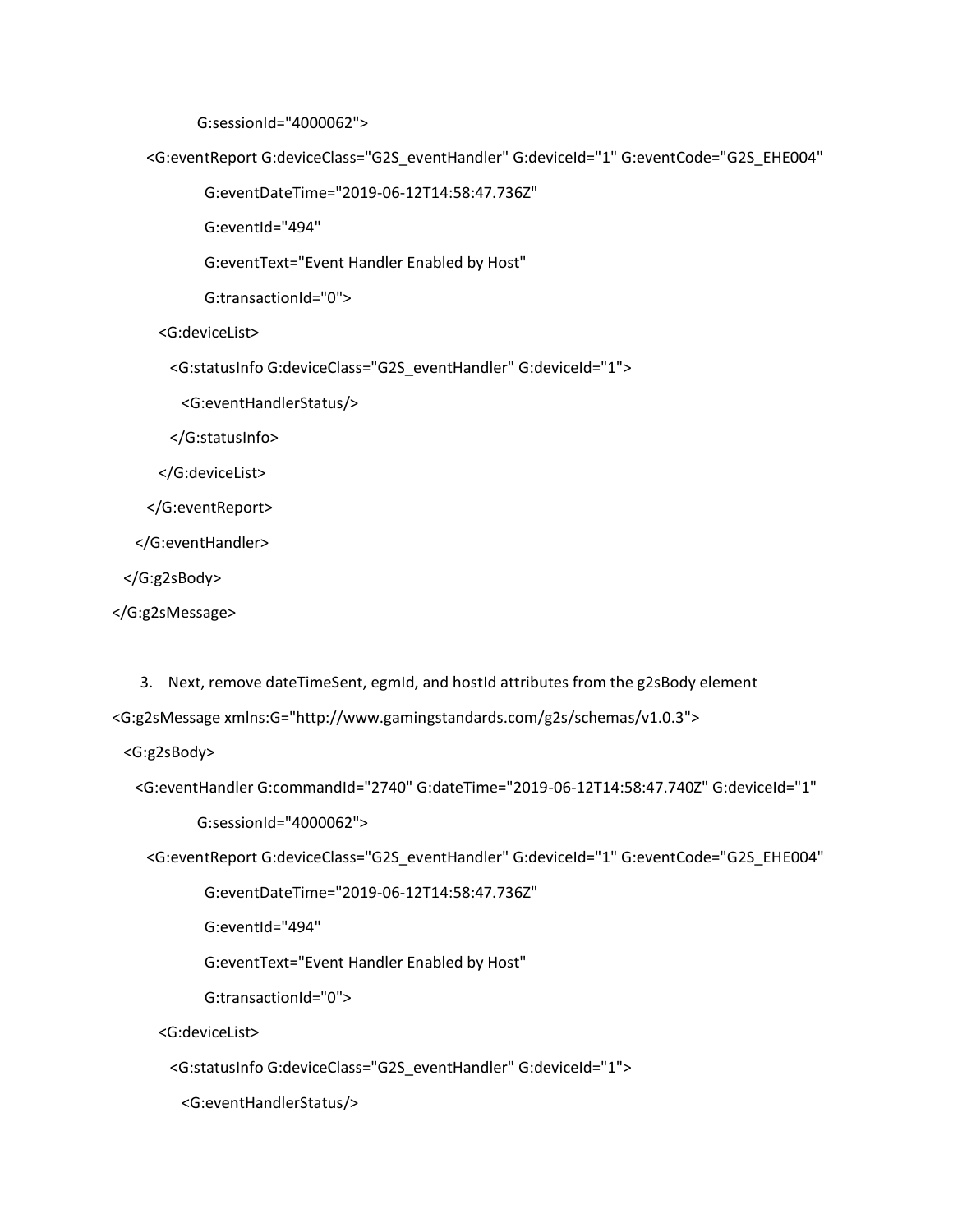```
 </G:statusInfo>
```
</G:deviceList>

</G:eventReport>

</G:eventHandler>

 </G:g2sBody> </G:g2sMessage>

> 4. On the class command element (eventHandler in our case) remove the commandId, dateTime, and sessionId attributes.

<G:g2sMessage xmlns:G="http://www.gamingstandards.com/g2s/schemas/v1.0.3">

<G:g2sBody>

<G:eventHandler G:deviceId="1">

<G:eventReport G:deviceClass="G2S\_eventHandler" G:deviceId="1" G:eventCode="G2S\_EHE004"

G:eventDateTime="2019-06-12T14:58:47.736Z"

G:eventId="494"

G:eventText="Event Handler Enabled by Host"

G:transactionId="0">

<G:deviceList>

<G:statusInfo G:deviceClass="G2S\_eventHandler" G:deviceId="1">

<G:eventHandlerStatus/>

</G:statusInfo>

</G:deviceList>

</G:eventReport>

</G:eventHandler>

 </G:g2sBody> </G:g2sMessage>

> 5. Finally, modify the command element for the message you want to send. In our case the eventCode needs to be changed to G2S\_EHE102. If your host needs to have the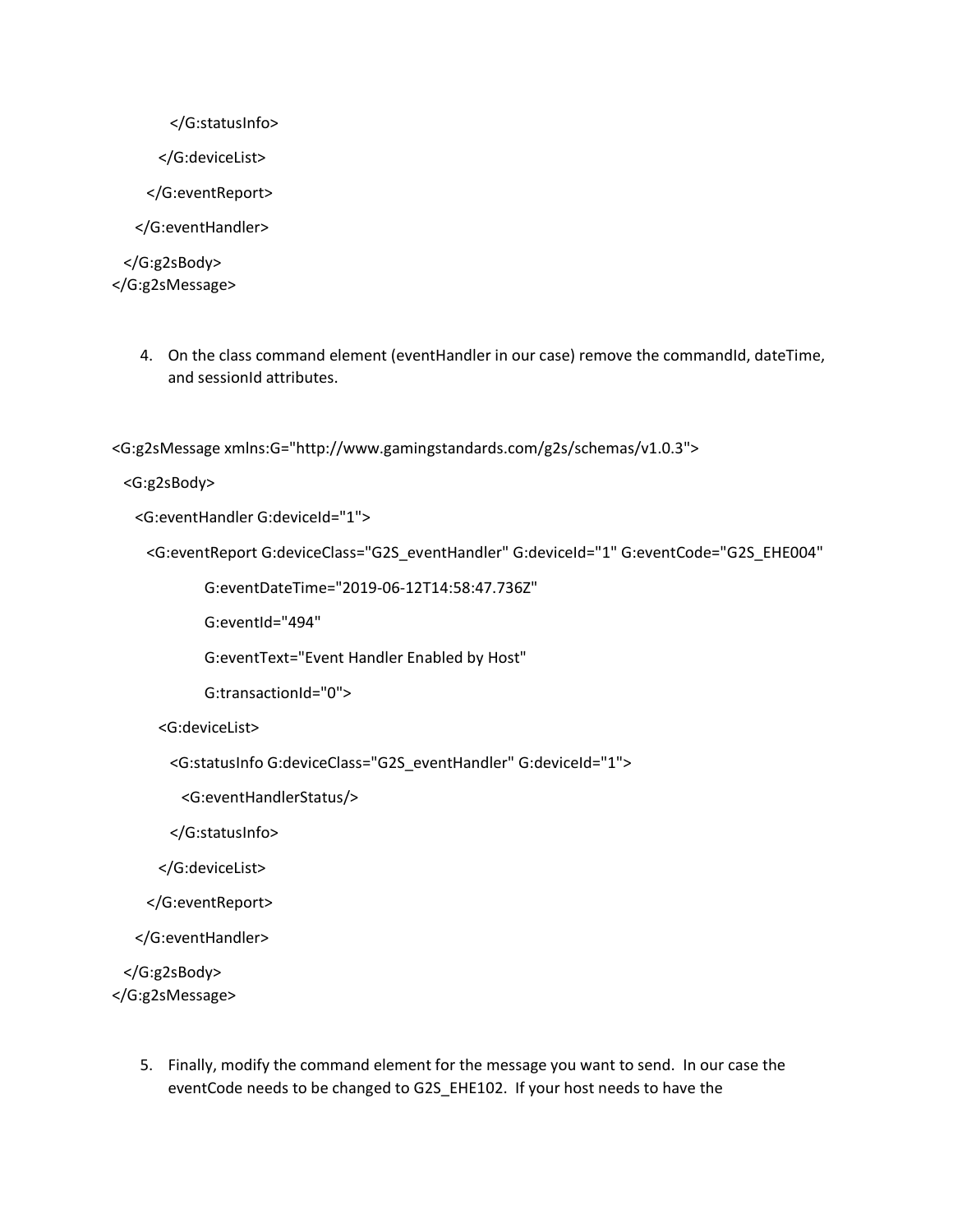eventHandlerOverflow attribute set to false then you need to add it to the eventHandlerStatus element.

<G:g2sMessage xmlns:G="http://www.gamingstandards.com/g2s/schemas/v1.0.3">

<G:g2sBody>

<G:eventHandler G:deviceId="1">

<G:eventReport G:deviceClass="G2S\_eventHandler" G:deviceId="1" G:eventCode="G2S\_EHE102"

G:eventDateTime="2019-06-12T14:58:47.736Z"

G:eventId="494"

G:eventText="Event Handler Queue Overflow message"

G:transactionId="0">

<G:deviceList>

<G:statusInfo G:deviceClass="G2S\_eventHandler" G:deviceId="1">

<G:eventHandlerStatus G:eventHandlerOverflow="false"/>

</G:statusInfo>

</G:deviceList>

</G:eventReport>

</G:eventHandler>

 </G:g2sBody> </G:g2sMessage>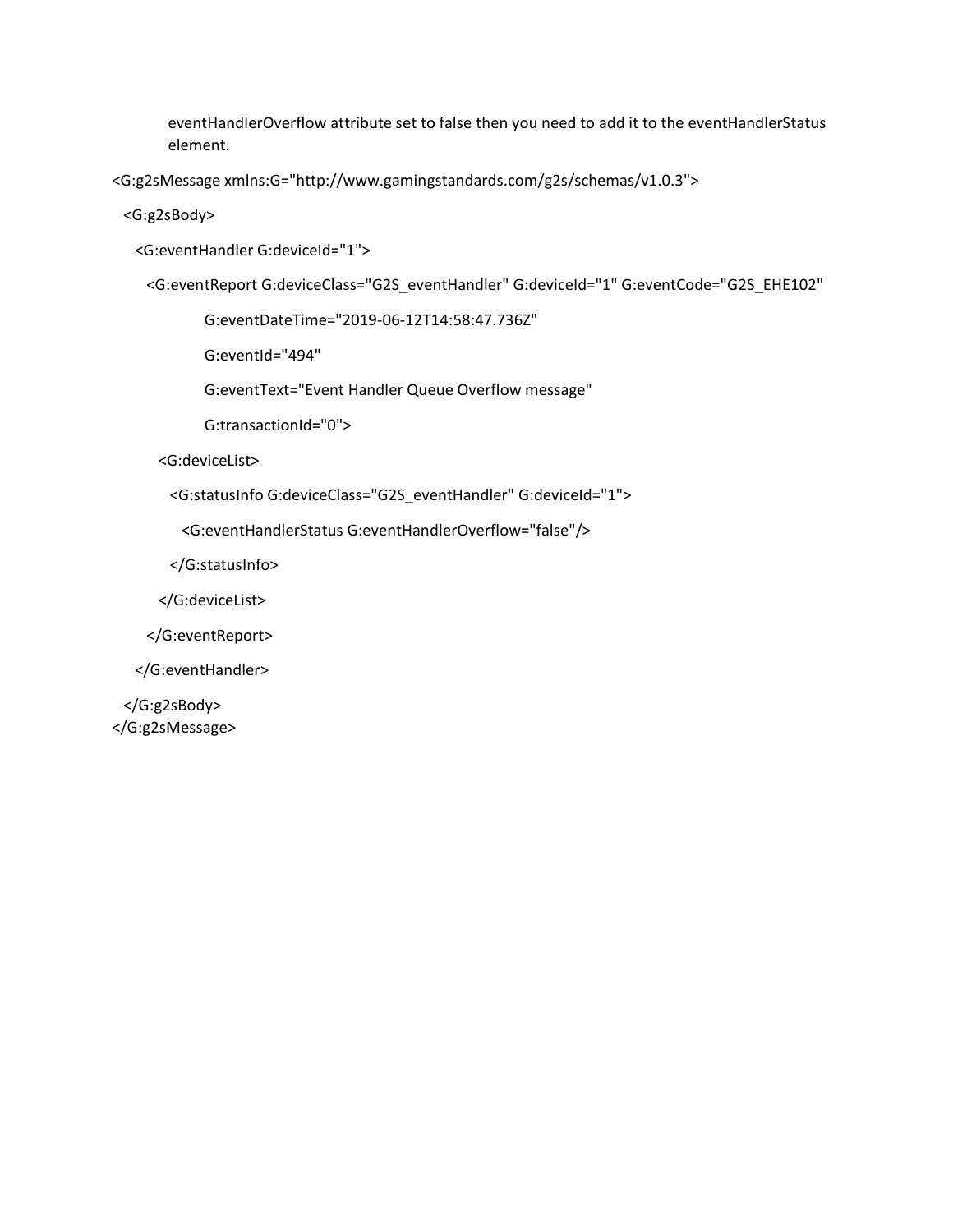| Field   | Value          | Comment                                                                          |
|---------|----------------|----------------------------------------------------------------------------------|
| Host ID |                | Host ID of the system the RST is connected to.                                   |
| Fix Up  | true           | The RST will set protocol specific fields if they are NOT set in<br>the message. |
| Message | XML from above | The XML will be fixed up to form a valid G2S message.                            |

6. Call RST's Remote Control API call /remote/sendMessage with the following arguments:

#### <SendMessageRequest

xmlns="http://www.radblue.com/g2s/rst/api/schemas/v1.0.3"><hostId>1</hostId><fixUp>true</fixUp> <message><G:g2sMessage xmlns:G="http://www.gamingstandards.com/g2s/schemas/v1.0.3">

<G:g2sBody>

<G:eventHandler G:deviceId="1">

<G:eventReport G:deviceClass="G2S\_eventHandler" G:deviceId="1" G:eventCode="G2S\_EHE102"

G:eventDateTime="2019-06-12T14:58:47.736Z"

G:eventId="494"

G:eventText="Event Handler Queue Overflow message"

G:transactionId="0">

<G:deviceList>

<G:statusInfo G:deviceClass="G2S\_eventHandler" G:deviceId="1">

<G:eventHandlerStatus G:eventHandlerOverflow="false"/>

</G:statusInfo>

</G:deviceList>

</G:eventReport>

</G:eventHandler>

</G:g2sBody>

</G:g2sMessage>

</message></SendMessageRequest>

Here is another example of sending a meterInfo command as a notification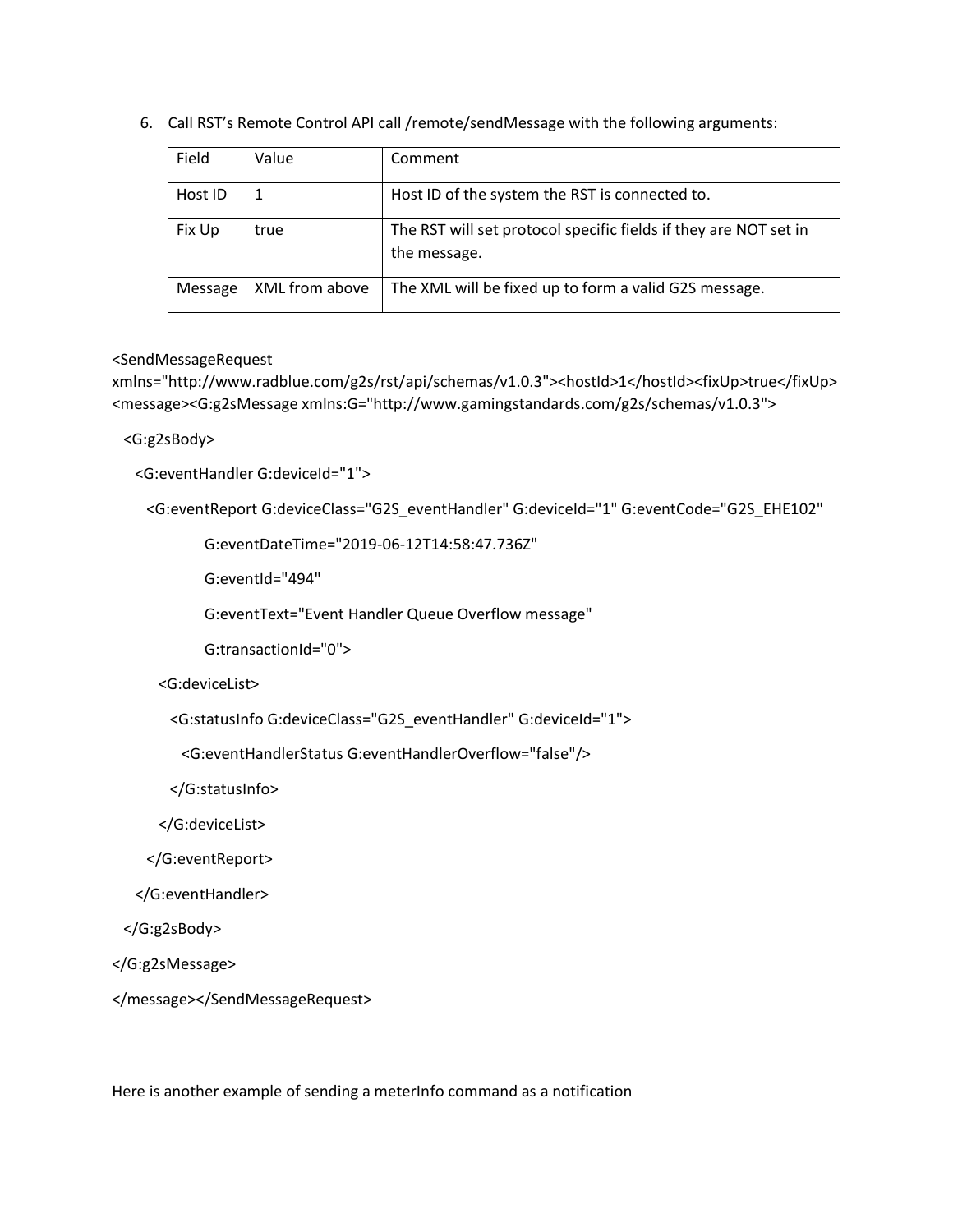<SendMessageRequest

xmlns="http://www.radblue.com/g2s/rst/api/schemas/v1.0.3"><hostId>1</hostId><fixUp>true</fixUp> <message><g2s:g2sMessage xmlns:g2s="http://www.gamingstandards.com/g2s/schemas/v1.0.3">

<g2s:g2sBody>

<g2s:meters g2s:deviceId="1"

g2s:sessionType="G2S\_notification"

g2s:timeToLive="0">

 <g2s:meterInfo g2s:meterDateTime="2019-06-12T15:30:15.005Z" g2s:meterInfoType="G2S\_onPeriodic">

<g2s:deviceMeters g2s:deviceClass="G2S\_bonus" g2s:deviceId="1">

<g2s:simpleMeter g2s:meterName="G2S\_nonCashInAmt" g2s:meterValue="0"/>

<g2s:simpleMeter g2s:meterName="G2S\_cashableInAmt" g2s:meterValue="0"/>

<g2s:simpleMeter g2s:meterName="G2S\_transferInCnt" g2s:meterValue="0"/>

<g2s:simpleMeter g2s:meterName="G2S\_promoInAmt" g2s:meterValue="0"/>

</g2s:deviceMeters>

</g2s:meterInfo>

</g2s:meters>

</g2s:g2sBody>

</g2s:g2sMessage></message></SendMessageRequest>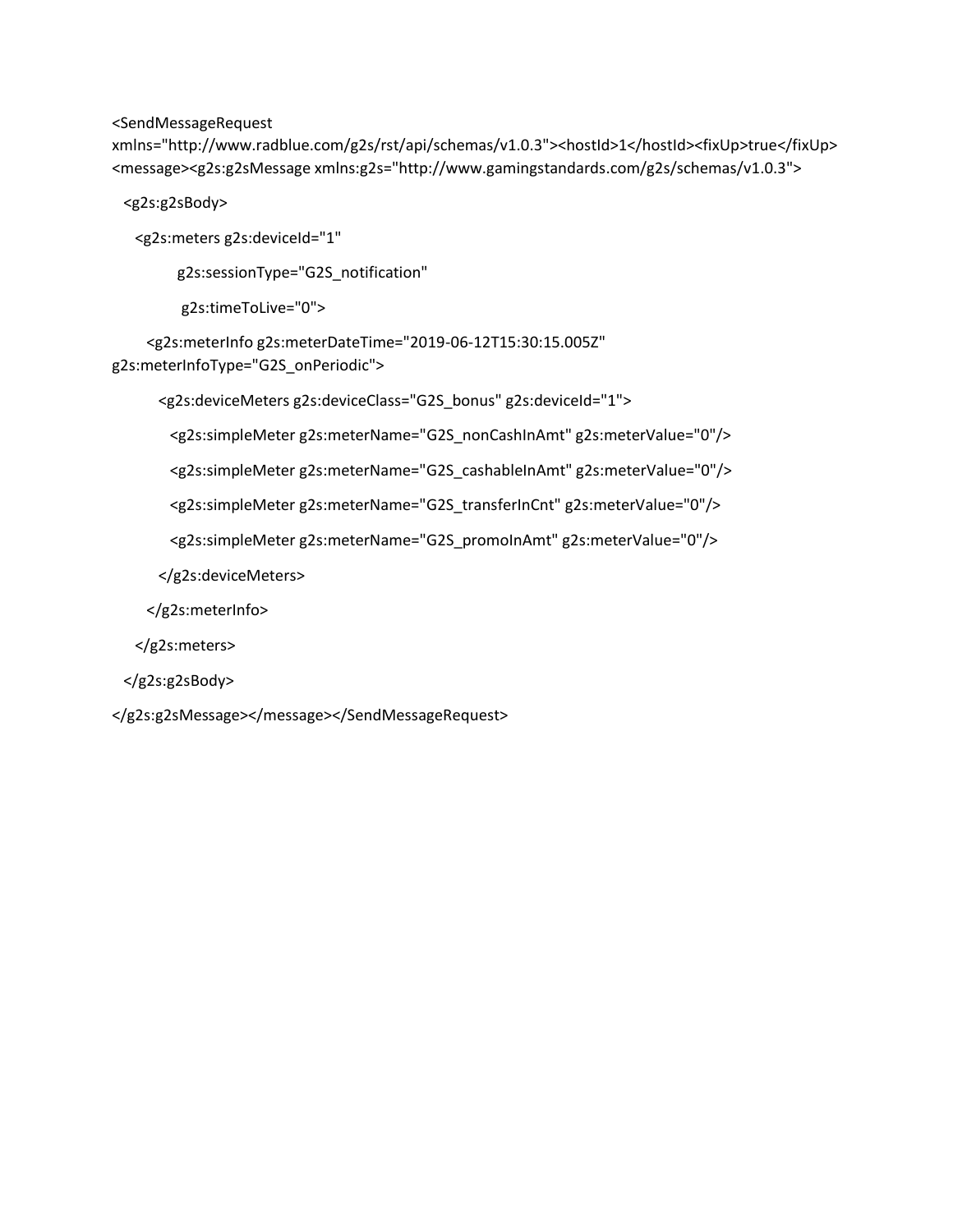Release Date: 3 June 2019

This release:

- New REST API calls.
- Retry progressive hits that are not acknowledged.
- Fixed bug that cleared meter values.

If you have any ideas for improvement, questions, or issues let us know at [support@radblue.com.](mailto:support@radblue.com)

| Case Description                                                                          |
|-------------------------------------------------------------------------------------------|
| 14893 Progressive hits are now retried if they are not acknowledged.                      |
| $15013$ Master reset code was clearing the meter values after all resets. The code should |
| only clear the meter values for a master reset.                                           |
| 15452   Rest API calls to get and set EGM configuration via Remote Control API.           |

### Remote Control API

In this release we added two new Rest API calls to get and load the SmartEGM configuration file. This allows clients of the API to set the EGM ID, machine number, or other configuration options that could only be set using the configuration file.

When loading the SmartEGM configuration file, the EGM must be stopped.

#### Get EGM Configuration

| <b>HTTP Method</b> | GET               |
|--------------------|-------------------|
| Path               | /remote/egmConfig |
| Request            | N/A               |
| Response           | EgmConfigResponse |

EgmConfigResponse

| Field     | Type             | Description                          |
|-----------|------------------|--------------------------------------|
| egmConfig | Optional string. | The current SmartEGM configuration.  |
| Error     | Boolean          | If there was an error during the     |
|           |                  | execution of the operation.          |
| Message   | <b>String</b>    | Message describing the result of the |
|           |                  | operation.                           |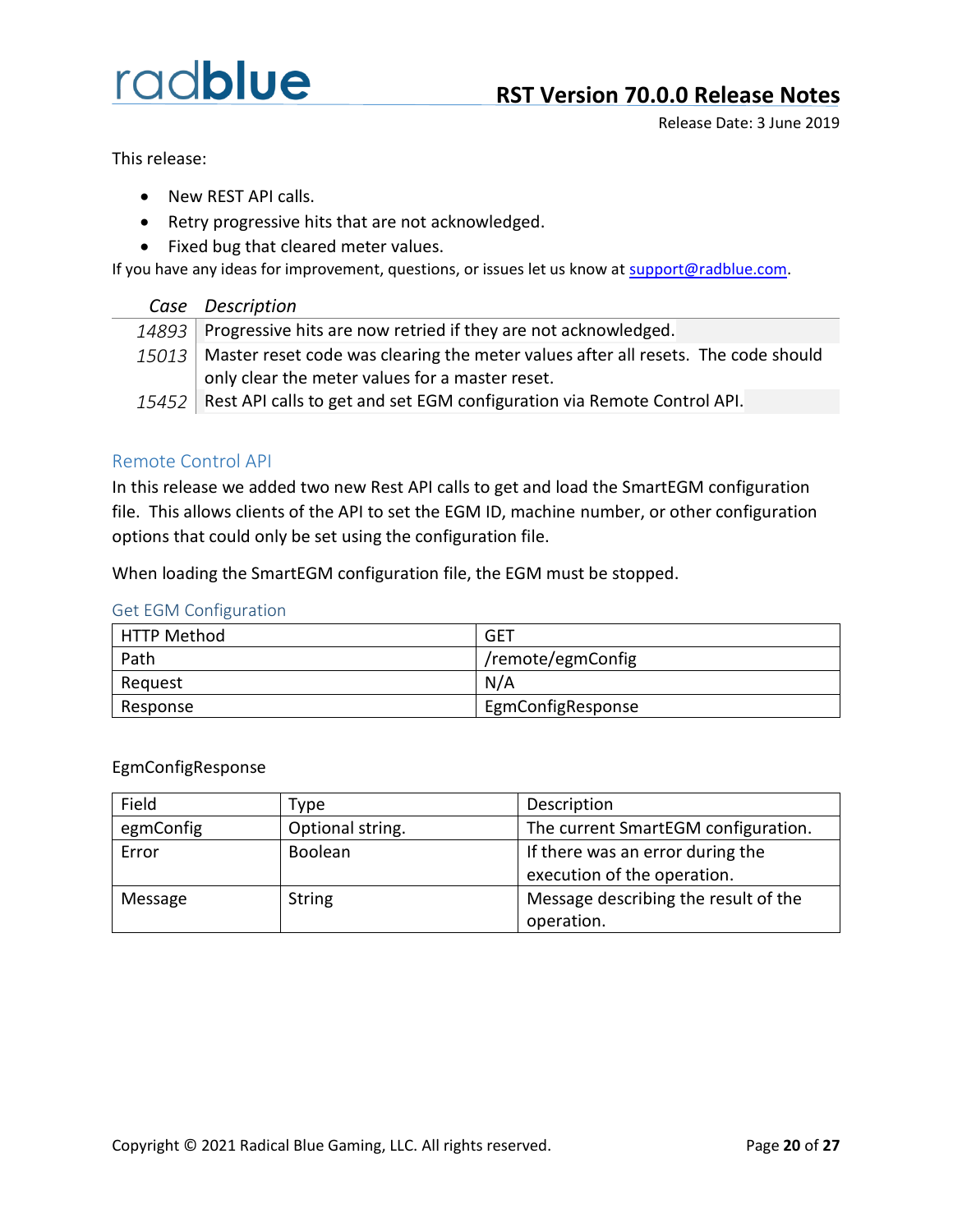### Load EGM Configuration

| <b>HTTP Method</b> | <b>GET</b>            |
|--------------------|-----------------------|
| Path               | /remote/loadEgmConfig |
| Reguest            | EgmConfigRequest      |
| Response           | SimpleCallResult      |

### EgmConfigRequest

| Field     | Tvpe    | Description                         |
|-----------|---------|-------------------------------------|
| egmConfig | String. | The SmartEGM configuration to load. |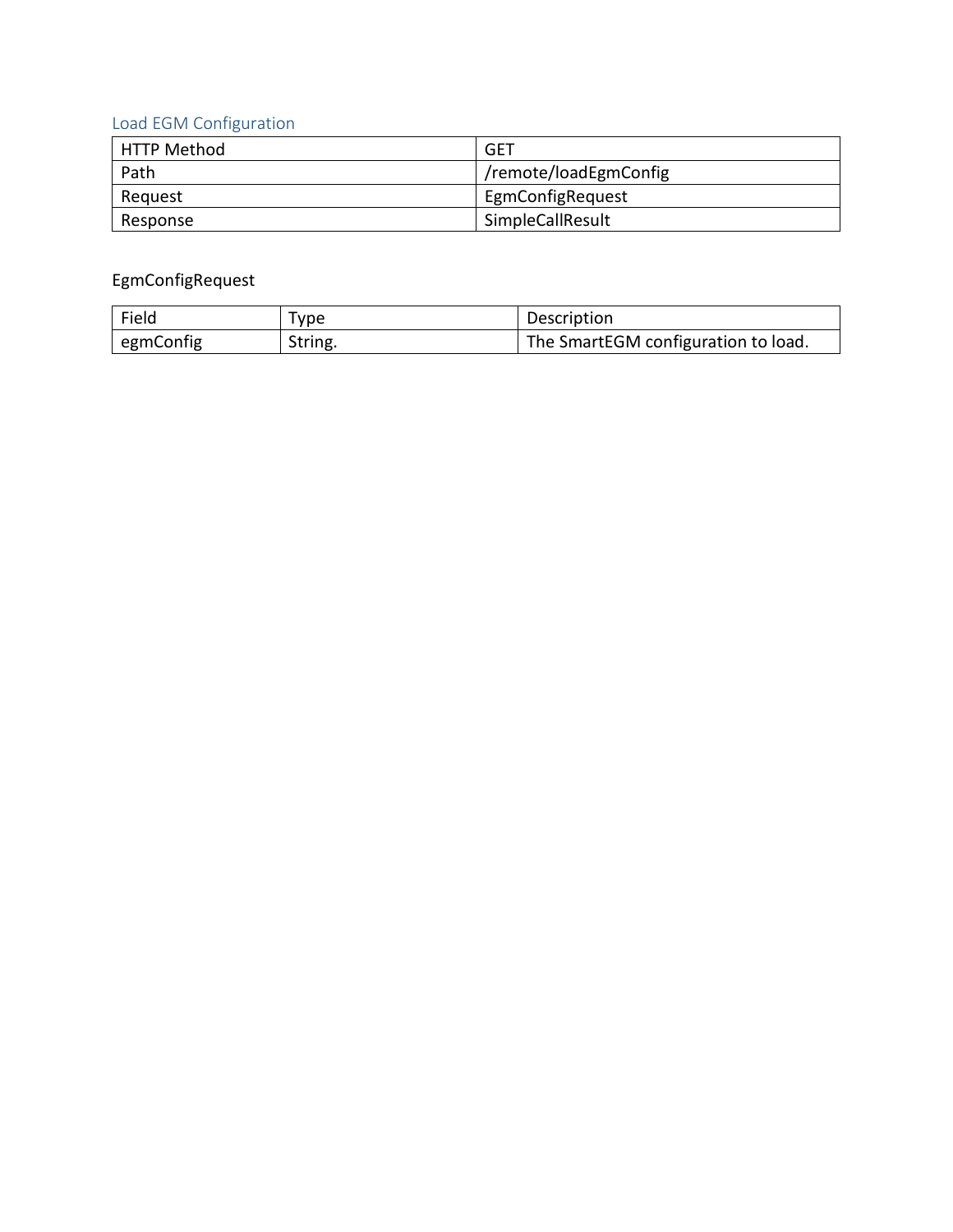## **RST Version 68.0.0 Release Notes**

Release Date: 3 December 2018

This release:

- Updated idReader class to G2S 3.0.
- Bug fixes in the handpay class.
- Bug fixes for masterReset in the cabinet class.
- Bug fix in mediaDisplay class.
- Bug fix in gat class.

| Case  | Description                                                                         |
|-------|-------------------------------------------------------------------------------------|
| 14160 | Fixed a bug where the SmartEGM is generating a progressive hit for a zero win.      |
| 14161 | Fixed a bug where the cashableAmt in sourceRef elements in handpay commands         |
|       | was not the progressive win amount.                                                 |
| 14187 | Fixed a bug where EGM owned handpay devices was causing the EGM not to start.       |
|       | Note: EGM owned handpay devices is still not supported in the RST.                  |
| 14188 | Fixed a bug where currency meters were not being set to zero during a master        |
|       | reset.                                                                              |
| 14189 | Fixed a bug where GTK CBX005 Master Reset Not Pending was not being sent            |
|       | when master reset was not pending.                                                  |
| 14190 | Fixed a bug where GTK_CBE012 Master Reset Time-Out event was not being              |
|       | generated.                                                                          |
| 14191 | Fixed a bug where GTK CBX004 Invalid Master Reset Request was not being             |
|       | generated. The Smart EGM will generate GTK CBX004 when the authorizing host         |
|       | is unknown, not registered, or the timeoutData is null or greater than 24 hours.    |
| 14192 | Fixed a bug where GTK_CBE010, GTK_CBE011, GTK_CBE012 did not have the               |
|       | master reset or authorize status payload.                                           |
| 14194 | Fixed a bug where GTK_CBE006 Master Reset Authorized's authorizeStatus was          |
|       | not set to G2S_timeout when the master reset timed out.                             |
| 14210 | AuthorizeMasterReset will return a GTK CBX005 when there is no pending<br>$\bullet$ |
|       | master reset or the host sends the wrong request ID.                                |
|       | AuthorizeMasterReset will generate GTK CBX003 if the master reset is<br>$\bullet$   |
|       | already in progress.                                                                |
|       | AuthorizeMasterReset will generate GTK_CBX005 when for an unknown                   |
|       | authorizing host.                                                                   |
|       | CancelMasterReset generates GTK_CBX005 when the master reset is not<br>$\bullet$    |
|       | pending, wrong request ID, or the logEntry is already GTK inProcess,                |
|       | GTK cancelled, or GTK_aborted.                                                      |
|       | masterReset generates GTK_CBX003 if the active master reset is not<br>$\bullet$     |
|       | GTK aborted or GTK cancelled.                                                       |
| 14220 | Changed the order of checking for owner commands before guest commands.             |
|       | This means G2S APX010 Command Restricted To Owner will be generated before          |
|       | G2S APX012 Command Restricted To Owner and Guests.                                  |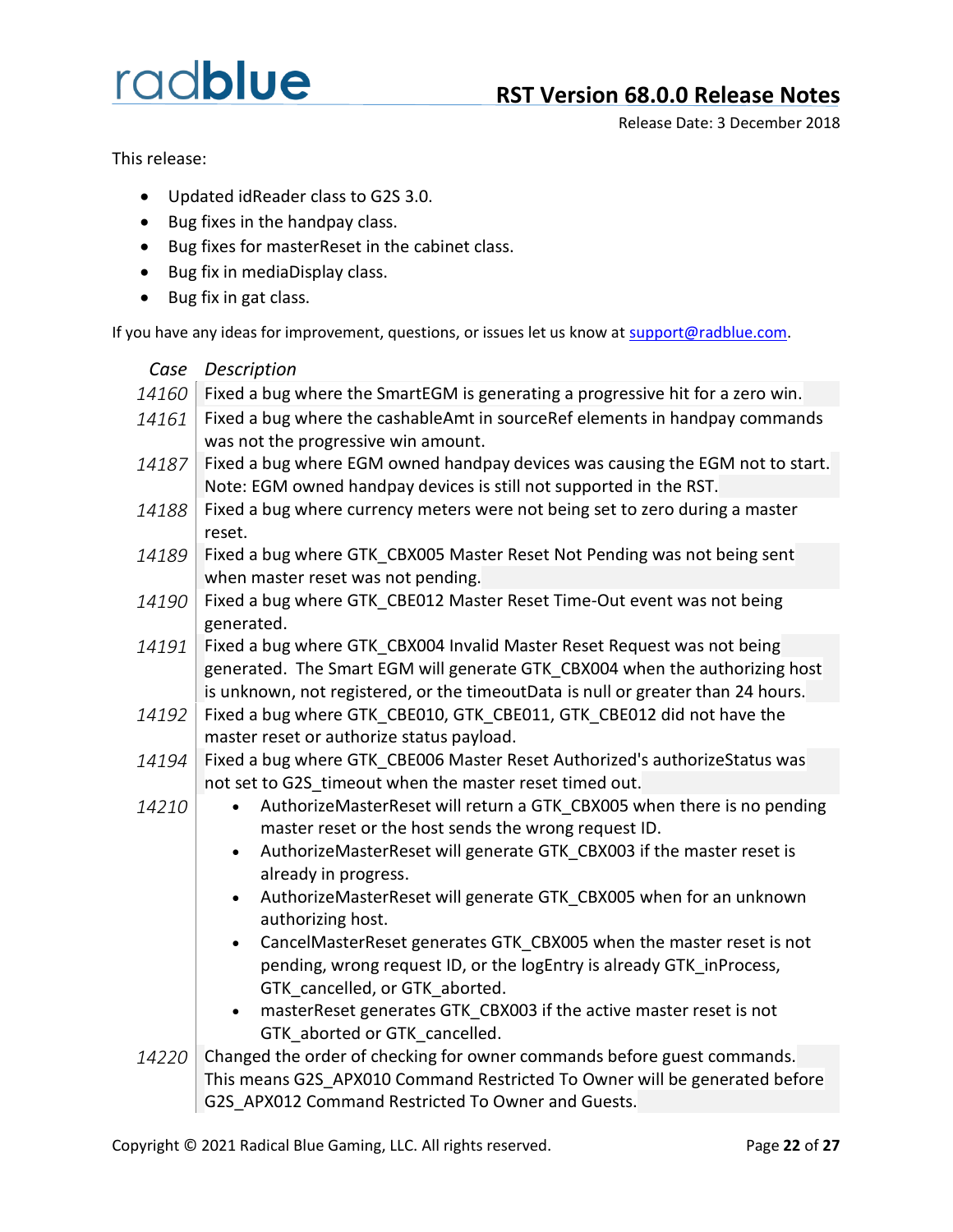| Case  | Description                                                                                                                                                 |
|-------|-------------------------------------------------------------------------------------------------------------------------------------------------------------|
| 14230 | Fixed a bug where GTK_CBE009 did not contain the master reset status payload.                                                                               |
| 14272 | Fixed a bug where IGT_MDX007 was being generated for an media access token of                                                                               |
|       | zero.                                                                                                                                                       |
| 14275 | Fixed a bug where the Smart EGM was not sending download.scriptStatus                                                                                       |
|       | command when a package is deleted by a script action.                                                                                                       |
| 14282 | Fixed a bug where mediaDisplay events were sending the latest transaction                                                                                   |
|       | instead of the transcription for the specified device ID. IGT MDE101,                                                                                       |
|       | IGT_MDE102, and IGT_MDE105 were updated.                                                                                                                    |
| 14322 | Fixed a bug where the RST user interface was allowing a setRemoteKeyOff type<br>that was not allowed after receiving handpay.setRemoteKeyOff from the host. |
| 14323 | Added a warning to the Tiger scripts when processing progressive handpays that                                                                              |
|       | the host provided keyOffType will be used instead of the user supplied                                                                                      |
|       | keyOffType.                                                                                                                                                 |
| 14324 | Fixed a bug that prevented the EGM from locking the handpay device during a a                                                                               |
|       | game play cycle. This prevented G2S CBE210 Device Action Locked EGM from                                                                                    |
|       | being sent after G2S JPE101 Handpay Pending.                                                                                                                |
| 14328 | Fixed a bug where G2S JPX003 was not being generated for a committed handpay                                                                                |
|       | transaction.                                                                                                                                                |
| 14351 | Removed handpay processing for mixCreditTypes, requestNonCash and                                                                                           |
|       | combineCashableOut attributes as specified in G2S 3.0 section 11.1.10.                                                                                      |
| 14352 | Deprecated mixCreditTypes, requestNonCash, and combineCashableOut handpay                                                                                   |
|       | attribute. The handpay profile and option config parameters are now set to the<br>default values and canModRemote=false and canModLocal=false.              |
| 14353 | G2S_JPX001 is generated for a setRemoteKeyOff of G2S_unknow or non-                                                                                         |
|       | original key off type.                                                                                                                                      |
|       | G2S_JPX002 is generated for any key off type that is NOT credit or                                                                                          |
|       | handpay.                                                                                                                                                    |
| 14354 | Fixed a double posting of handpay meters during a game play cycle.                                                                                          |
|       | Modified the game play engine to handle a keyoff type that was not specified by                                                                             |
|       | the user in the tiger script.                                                                                                                               |
| 14364 | Fixed a bug where game denom and wager meters were not being set to zero                                                                                    |
|       | during a master reset.                                                                                                                                      |
| 14365 | Deprecated configDate and configComplete in ID Reader device.                                                                                               |
| 14367 | Deprecated idEnconding in ID Reader device.                                                                                                                 |
| 14368 | Deprecated lossLimit in ID Reader device.                                                                                                                   |
| 14375 | Added support for illegal door open (g2sAUS).                                                                                                               |
| 14381 | Added support for illegal door access (g2sAUS).                                                                                                             |
| 14384 | Add warning while loading a Smart EGM configuration file if the informed player                                                                             |
|       | device is defined by the player device is not.                                                                                                              |
| 14390 | Added support for illegal door access in the note acceptor class (g2sAUS).                                                                                  |
| 14391 | Added support for illegal door access in the coin acceptor class (g2sAUS).                                                                                  |
| 14392 | Added support for illegal door access in the hopper class (g2sAUS).                                                                                         |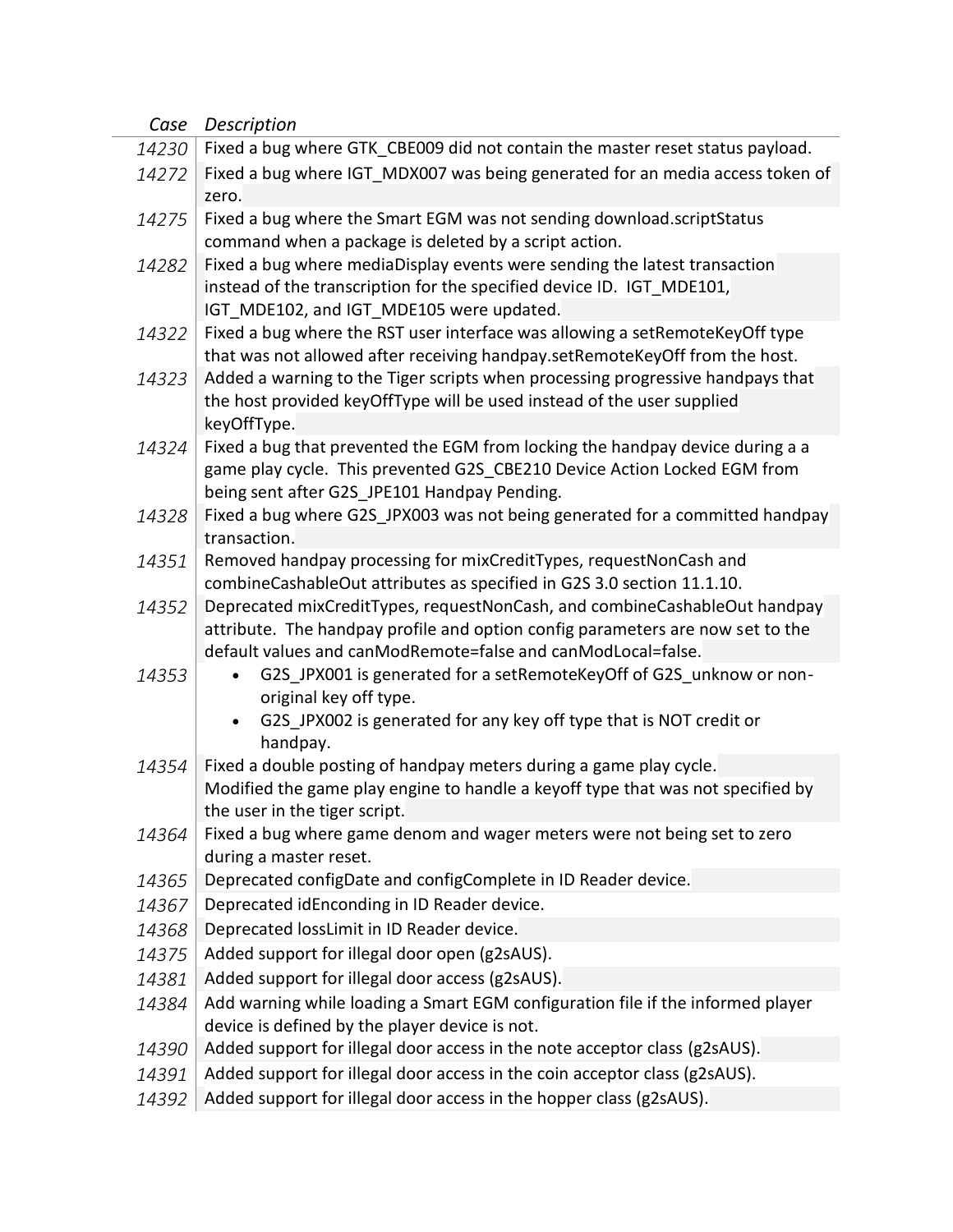| Case  | Description                                                                            |
|-------|----------------------------------------------------------------------------------------|
| 14393 | Added support for illegal door access in the note dispenser class (g2sAUS).            |
| 14419 | Added the ability to generate G2S IDE109 Error Detected While Reading ID.              |
| 14486 | Fixed a bug when processing two authorizeTransfers from the host for one WAT           |
|       | transaction.                                                                           |
|       | 14538   Fixed a bug where the ID reader device was not removing the ID when the device |
|       | was disabled.                                                                          |
| 14815 | Implemented section 23.10.1.3 in G2S 3.0 for duplicate doVerification commands.        |
|       |                                                                                        |

14871 Created a 64-bit Windows RST installer.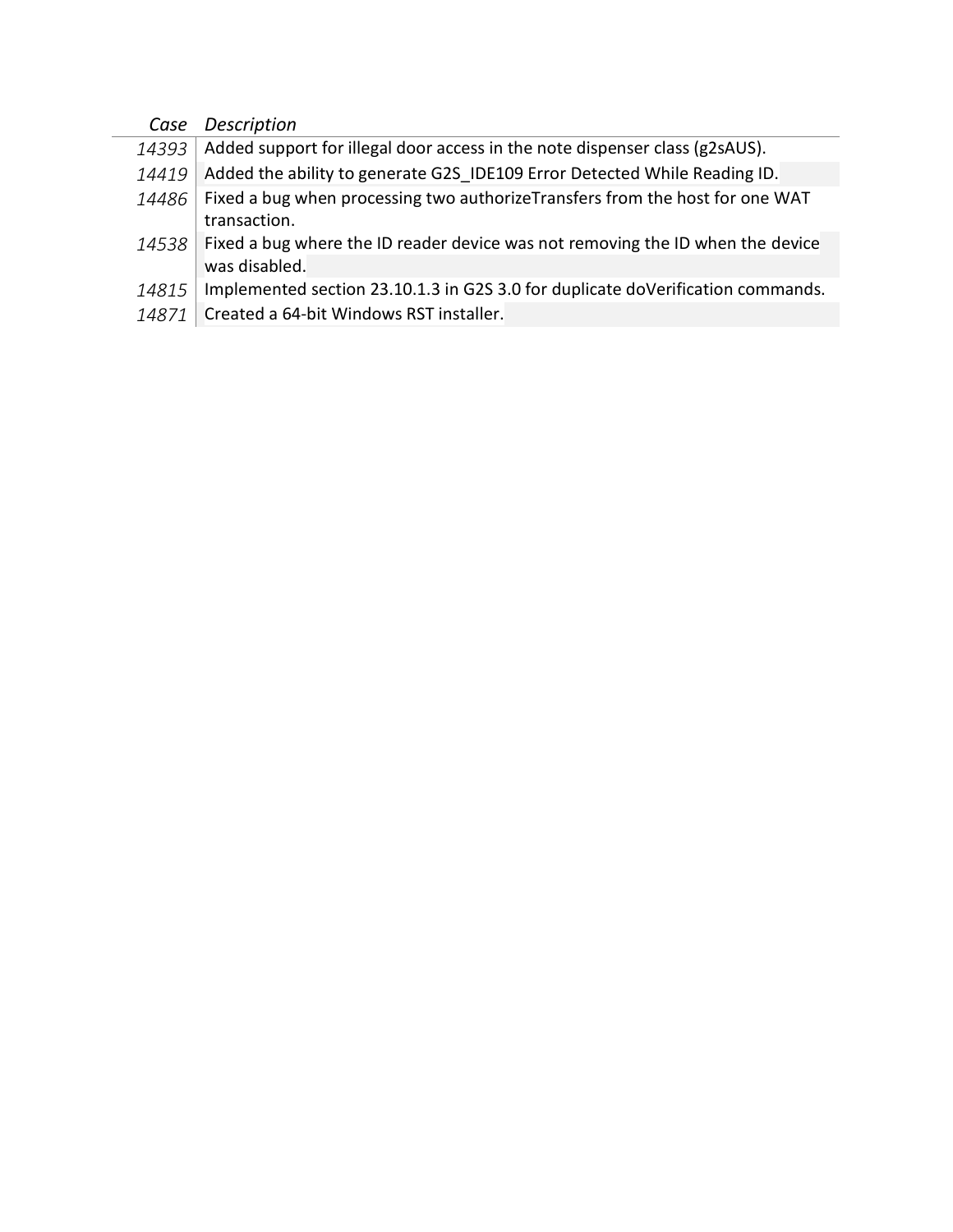## **RST Version 66.0.0 Release Notes**

Release Date: 4 June 2018

This release:

- Rewrite of communications state machine.
- Implemented the Sign class.
- Progressive error handling improvements.

| Case  | Description                                                                                                                                                                                                                                                                                                                                                                               |
|-------|-------------------------------------------------------------------------------------------------------------------------------------------------------------------------------------------------------------------------------------------------------------------------------------------------------------------------------------------------------------------------------------------|
| 13518 | Updated SCEP code base to use Apache CXF 3.2.1.                                                                                                                                                                                                                                                                                                                                           |
| 13620 | Rewrite of the communication state machine to handle error conditions. For<br>example, the SmartEGM was not reconnecting to a host that was a restarted<br>when the communications device was in the sync state.                                                                                                                                                                          |
| 13875 | Fixed a bug where the SmartEGM does not cleanup comms manager threads for<br>deleted hosts.                                                                                                                                                                                                                                                                                               |
| 13877 | Fixed a bug where the SmartEGM configuration file was not removing hosts<br>references for deleted hosts.                                                                                                                                                                                                                                                                                 |
| 13881 | Restored the ability to reset the command ID before opening communications to a<br>host.                                                                                                                                                                                                                                                                                                  |
| 13899 | Implemented the Sign class.                                                                                                                                                                                                                                                                                                                                                               |
| 13929 | To prevent a cash out to WAT during a WAT transfer, the cash out button is<br>disabled during a WAT transfer.                                                                                                                                                                                                                                                                             |
| 13936 | Fixed a bug where the SmartEGM would not validate a component when<br>supportsOffset is set to false and no endOffset was sent in the XML payload.                                                                                                                                                                                                                                        |
| 13952 | Fixed a bug where the SmartEGM would not respond to<br>mediaDisplay.getMediaDisplayStatus from a guest host.                                                                                                                                                                                                                                                                              |
| 14018 | Fixed a transcript bug that miscalculated the command summary when a<br>comment was placed before the document's root element.                                                                                                                                                                                                                                                            |
| 14045 | The SmartEGM will now recover when the host prematurely closes the network<br>connection. When the host closes the network connection before the GSA<br>defined 5 minutes keep alive value, the SmartEGM was left in a half-open socket<br>state. The next message from the EGM would cause a network connection error<br>which was not resent. The SmartEGM will now resend the command. |
| 14092 | Fixed a bug where the SmartEGM was not handling the case where the<br>progressive host rejects the progressive hit with error code G2S_PGX006. The<br>SmartEGM will now commit the transaction with a zero amount and lock up in a<br>handpay.                                                                                                                                            |
| 14110 | Fixed a bug where the player cashable amount meter was not incremented<br>properly during a progressive win. The SmartEGM was not including the initial win<br>in calculating the new player cashable amount value.                                                                                                                                                                       |
| 14115 | Added the ability to check to see if the progressive win is greater than the max<br>credit limit.                                                                                                                                                                                                                                                                                         |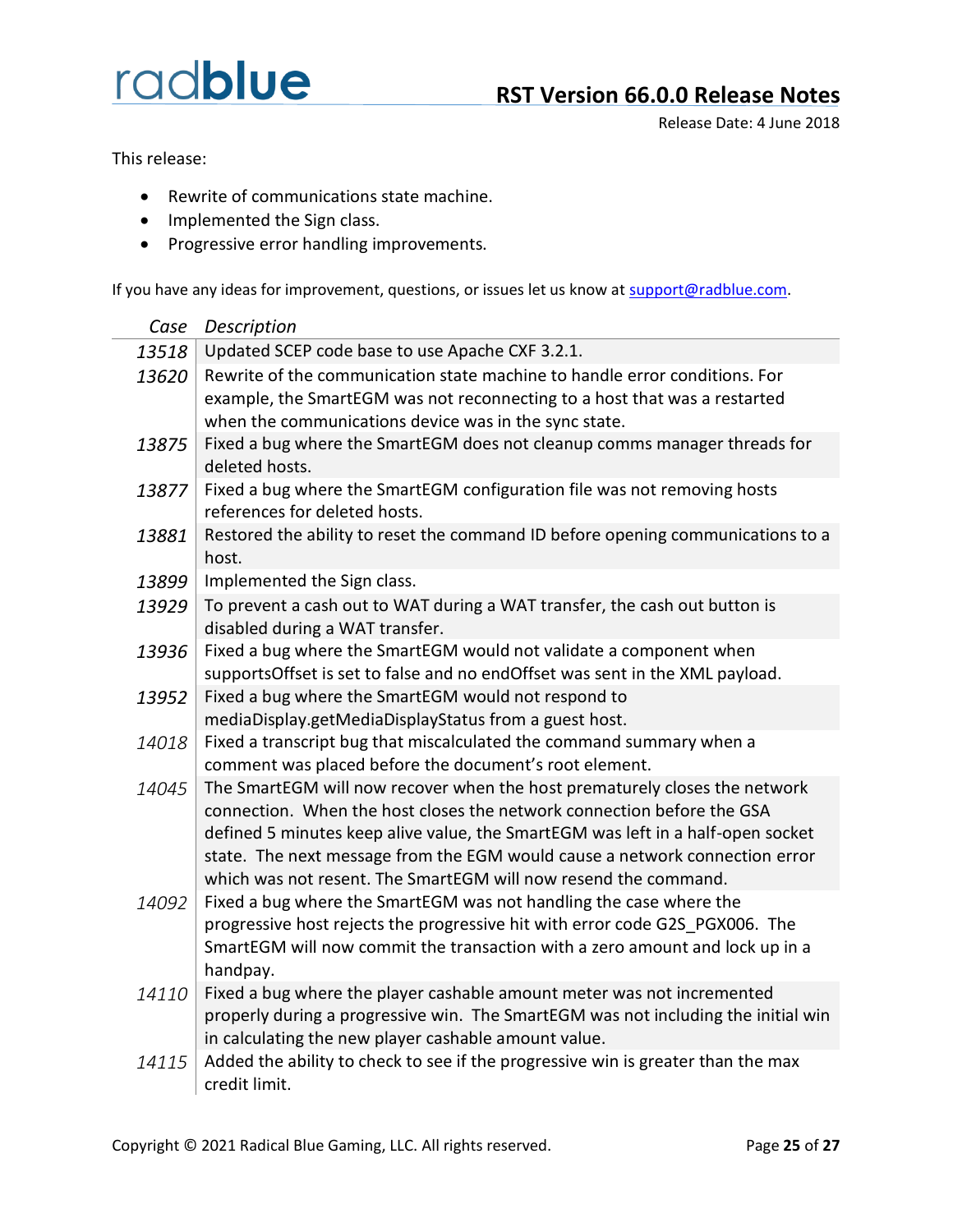### *Case Description*

*14125* The SmartEGM will not transition to the closed state when a network error occurs on a non-SSL socket error. The GSA protocols could be interrupted to mandate that the EGM must transition to the closing state on a network error. However, there is language that allows the EGM to retry message.